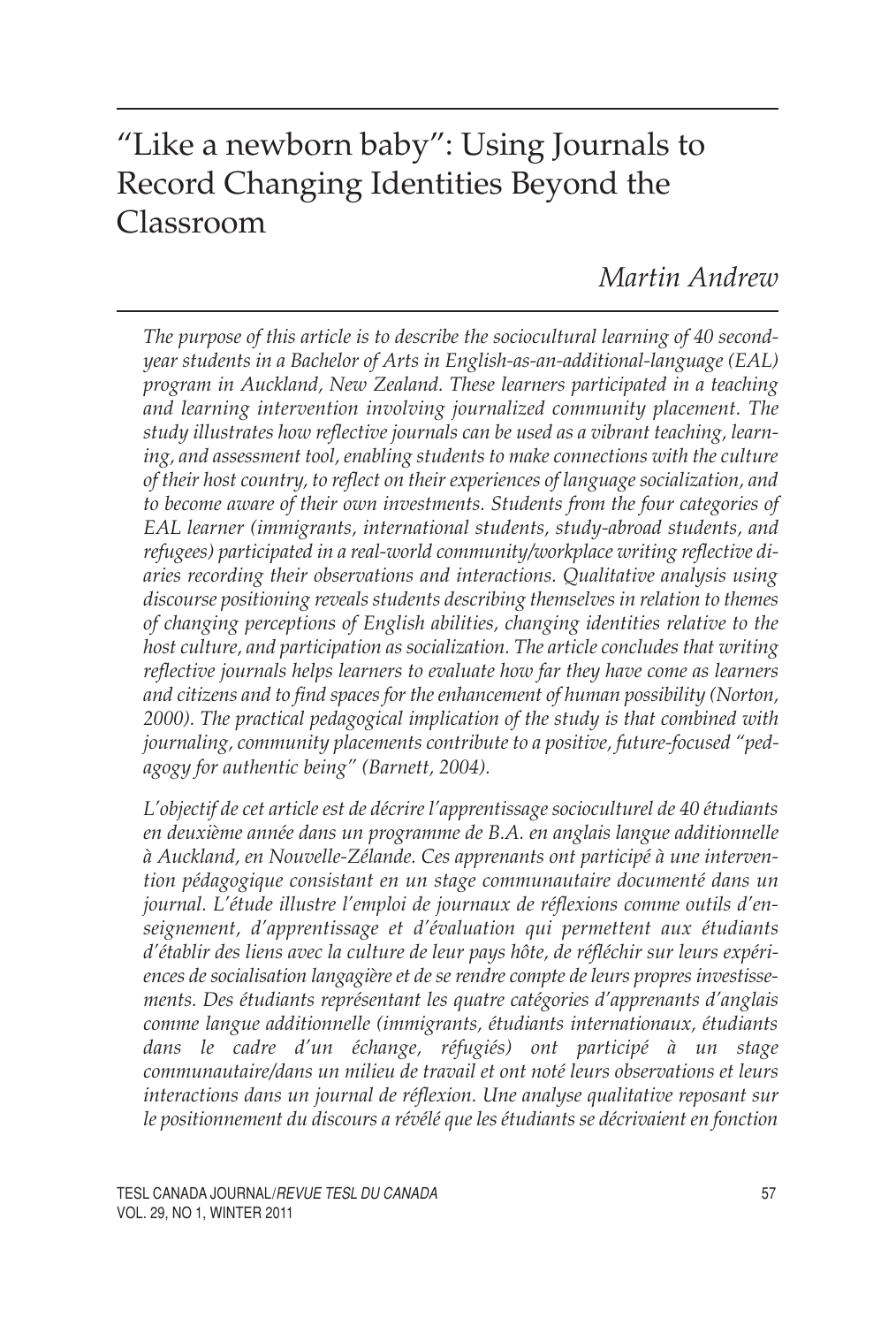*de thèmes portant sur leurs perceptions changeantes de leurs capacités en anglais, sur leurs identités changeantes par rapport à la culture hôte, et sur la participation comme socialisation. L'auteur conclut que la rédaction de journaux de réflexion aide les étudiants à évaluer leur cheminement comme apprenants et citoyens, et à trouver des marges pour l'amélioration du potentiel humain (Norton, 2000). La conséquence pédagogique pratique de l'étude consiste en la conclusion que les journaux de réflexion, employés dans le contexte d'un stage communautaire, contribuent à une « pédagogie de l'être authentique » qui est positive et orientée vers l'avenir (Barnett, 2004).*

### **Community Placement in Language Teaching**

When I first came to NZ, I didn't know anything I was like a newborn baby and having this job helped me to understand and realize things that contribute to the culture of a country. It's a stepping stone in my discovery of NZ culture and society. (Andreas, Romania, participant in community placement)

Andreas is one of 40 immigrants, international students, study-abroad students, or refugees who wrote reflective journals about their experience of participating in a community placement as a way of learning about New Zealand's local and national culture and its people's distinctive ways of speaking and being.

Community placement is recognized in Canada as offering individuals "the opportunity to gain valuable experience, references, employment-related skills; [to] build basic networks; and to contribute to their community, while increasing their chances of obtaining employment" (County of Wellington, 2011). In contexts of teaching and learning English as an additional language (EAL), community placements are, like work placements, course-related, organized learning opportunities in which participants spend a specified period in a chosen environment, local community, or workplace to achieve sociocultural and sociolinguistic goals.

Students effectively take part in a community of practice (Lave & Wenger, 1991; Wenger, 1998), participating in the endeavors, enterprises, and discourses of the community and moving from "legitimate peripheral participation" to a deeper, invested interest involving "the whole person acting in the world" (Wenger, p. 98). Students participate in "language socialisation" (Duff, 2007), more accurately sociocultural socialization (incorporating language). In such communities, local people go about "getting their acts together" (Gee, 1996, p. 155). Andreas' case reveals that by encountering and participating in the discourses of community members, he can "understand and realize things that contribute to the culture of a country."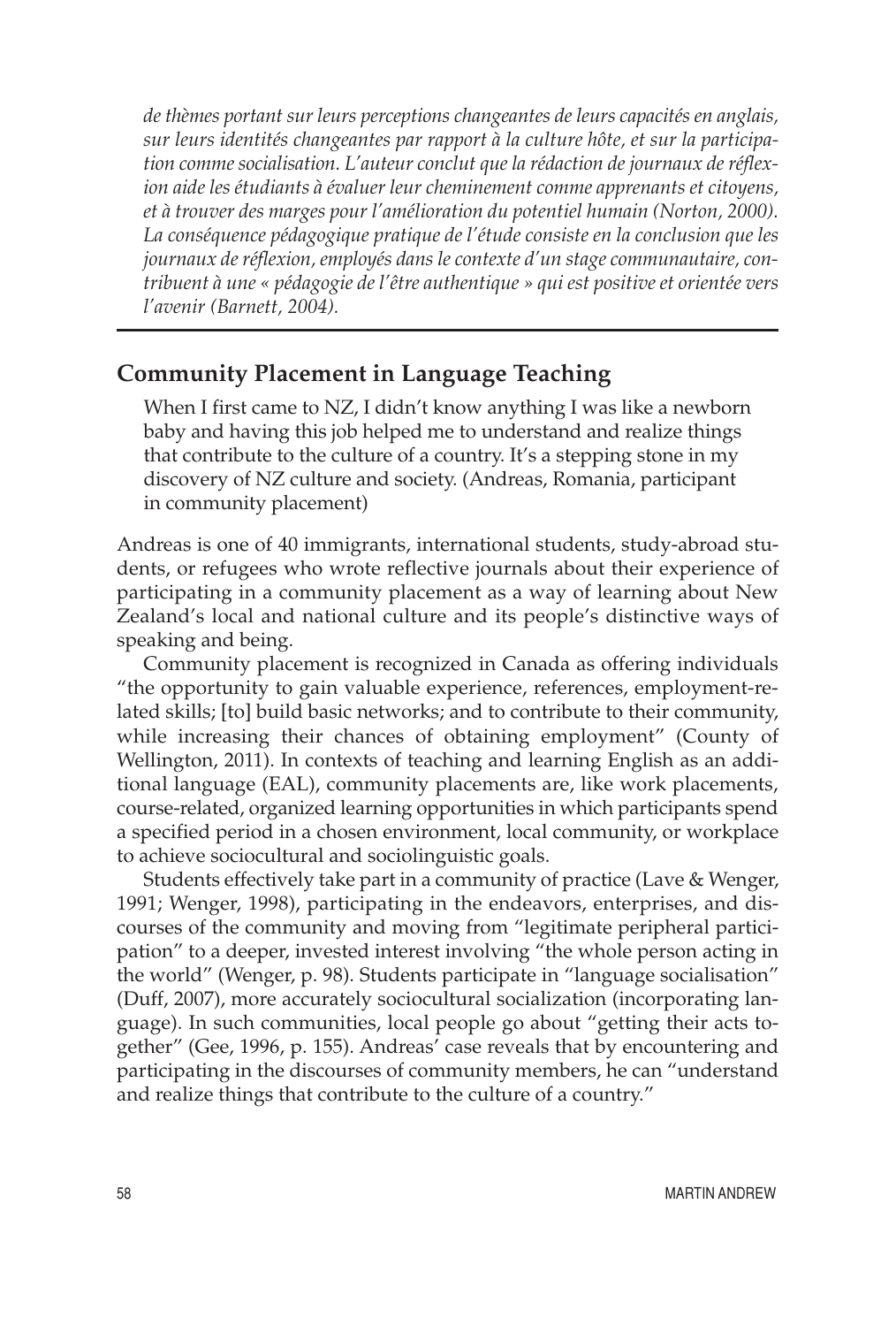#### Discourses are

ways of behaving, interacting, valuing, thinking, believing, speaking, and often reading and writing, that are accepted as instantiations of particular identities by specific groups. They are "ways of being" in the world; they are "forms of life"; they are socially situated identities. (Gee, 1996, p. 3)

Community placements open EAL learners to the situated identities, *ways of being*, and *forms of life* of discourses. They expose them to social, cultural, and linguistic authenticity in the core features of Wenger's (1998) community of practice: *mutual engagement* (the regular interactions of community members), *joint enterprise* (the members' common endeavor, goal, vision, or pursuit) and *shared repertoire* (ways of thinking, speaking, and expressing common to a community).

# **The Purpose of the Study**

This study exemplifies how community placements embody "a chance for learners to observe and participate in activities that happen normally as part of the regular operation of a group interacting, communicating and socialising at a particular site" (Andrew & Kearney, 2007, p. 32). It aims to demonstrate how students such as Andreas can develop from the reported *tabula rasa* of "a newborn baby" to become an understanding contributor to a community. The study maintains that community placements can act as stepping stones to a process of knowing oneself relative to one's host culture. Specifically, it shows how the use of journals to record experiences of community placements points to pedagogical and practical implications not only for exposing learners to authentic discourse, traits of culture, and practical skills, but also for understanding the self and others through an act of written re-creation.

This article is about insights recorded in reflective journals during and after community placements. It both valorizes community placements as an alternative, culturally sensitive intervention, preparing students for participation in the social world and its desired and idealized "imagined communities" (Anderson, 1983), and examines the themes of the journals that students wrote during placements. The evidence for the pedagogical claims lies in the writings themselves: 40 reflective and narrative records of 10 or more hours of participating in a community environment. This study shows how journals written during community placements set learners on a controlled journey "of encountering strangeness, of wrestling with it, and of forming [their] own responses to it" (Barnett, 2004, p. 257), of creating opportunities for the "unfamiliar freedom" that Dlaska (2000, p. 258) argues is a prerequisite for independent culture-learning. The journals trace a journey of encountering otherness and strangeness, of learning by noting contrasts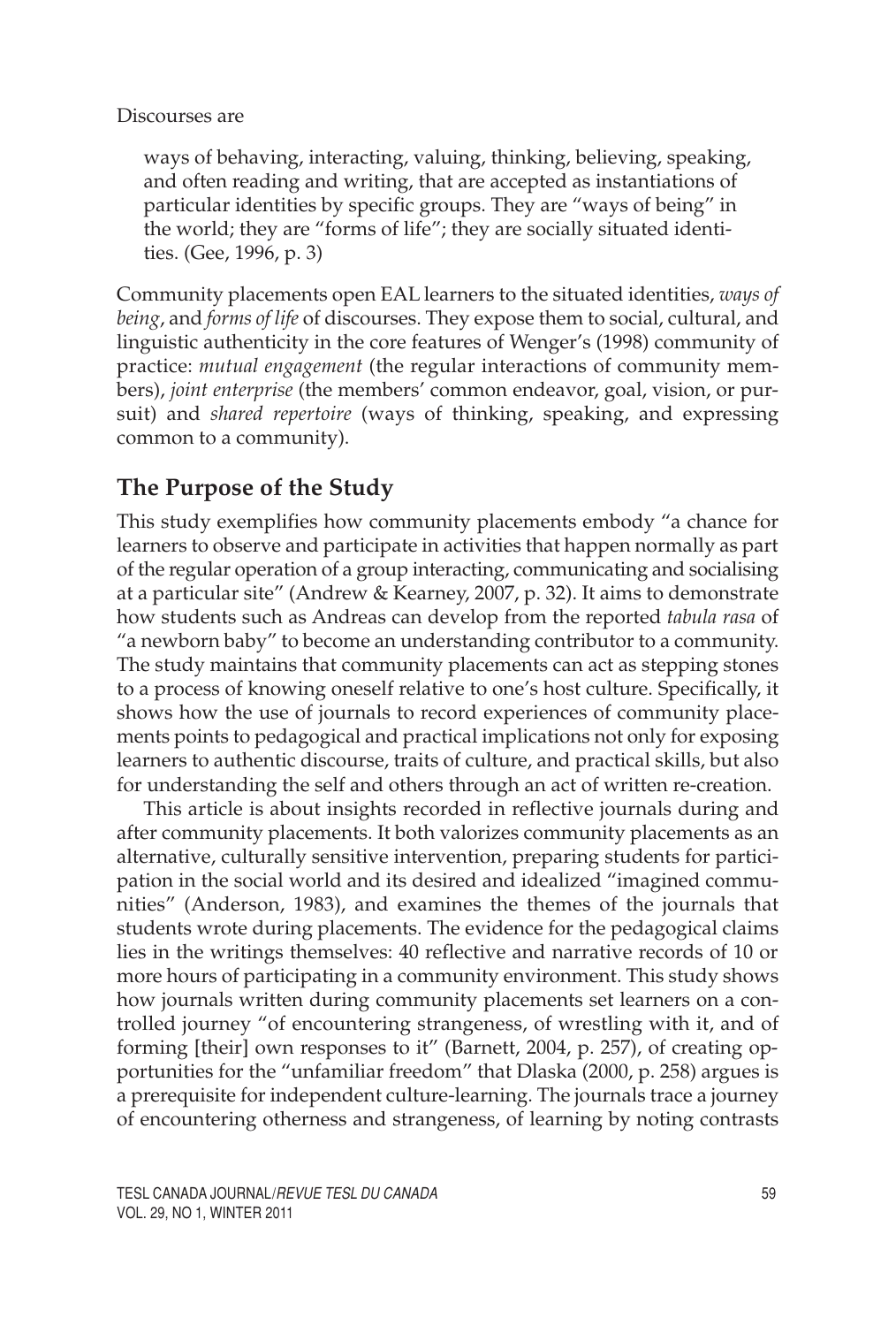with participants' home culture; a journey of becoming, providing "an experience of identity" (Wenger, 1998, p. 215). Insights in journals like that of Andreas articulate moments of surprise and stimulate reflection on realizations about identity.

The research question is threefold: What insights do writers of journals reflecting on community placements reveal about (a) their changing perceptions of their English abilities, (b) their own identities relative to their host country, and (c) their understandings about how participation socializes them into the discourses of their communities?

In the following section, I offer specific background to the study. I then situate the study in the literature on learners expressing identity through acts of writing such experiential genres as journals and autobiographies and consider the role of reflection. I introduce the participants, describe the methodology, and present findings corresponding to the research question. Then follows a discussion of the significance of the findings to current understandings about the practical usefulness of community placement for linguistic and cultural learning, and of the pedagogical value of journal-writing for language-learners on the cusp of a new culture.

#### **Background**

Particularly in tertiary environments, the language-teaching industry has an increasing need for pedagogical interventions that encourage learners' agentiality in discovering the cultural and linguistic features of their host country (Dlaska, 2000; Sercu, 2002). *Intercultural Communicative Language Teaching* (Newton, Yates, Shearn, & Nowitzki, 2010) stresses that "culture is no longer an invisible or incidental presence in language learning but instead is … a strand with equal status to that of language" (p. 1). The pedagogic use of journals in placements responds to the calls of researchers in lived literacy practices (Barton, Hamilton, & Ivanic, 2000; Gee, 1992) and sociocultural theory (Gee, 1996; Kramsch, 1998; Pavlenko & Lantolf, 2000; Pittaway, 2004; Swain, Kinnear, & Steinmann, 2010) to acculturate EAL learners to language situated in the social world. Peterson and Coltrane (2003) argued that such instruction should "allow students to observe and explore cultural interactions from their own perspectives to enable them to find their own voices in the second language speech community" (p. 2).

Globalization continues to affect both export education, including studyabroad programs, and education for immigrants and refugees in such countries as New Zealand, Australia, and Canada. This brings the challenge to supply social and cultural capital, in this case to those invested in learning in degree-level EAL courses. First, immigrant learners (and second, refugees) need to learn about the social systems, institutions, and social/workplace practices of their new country. Next, international students need to experience their host culture deeply and to interact closely with its people so that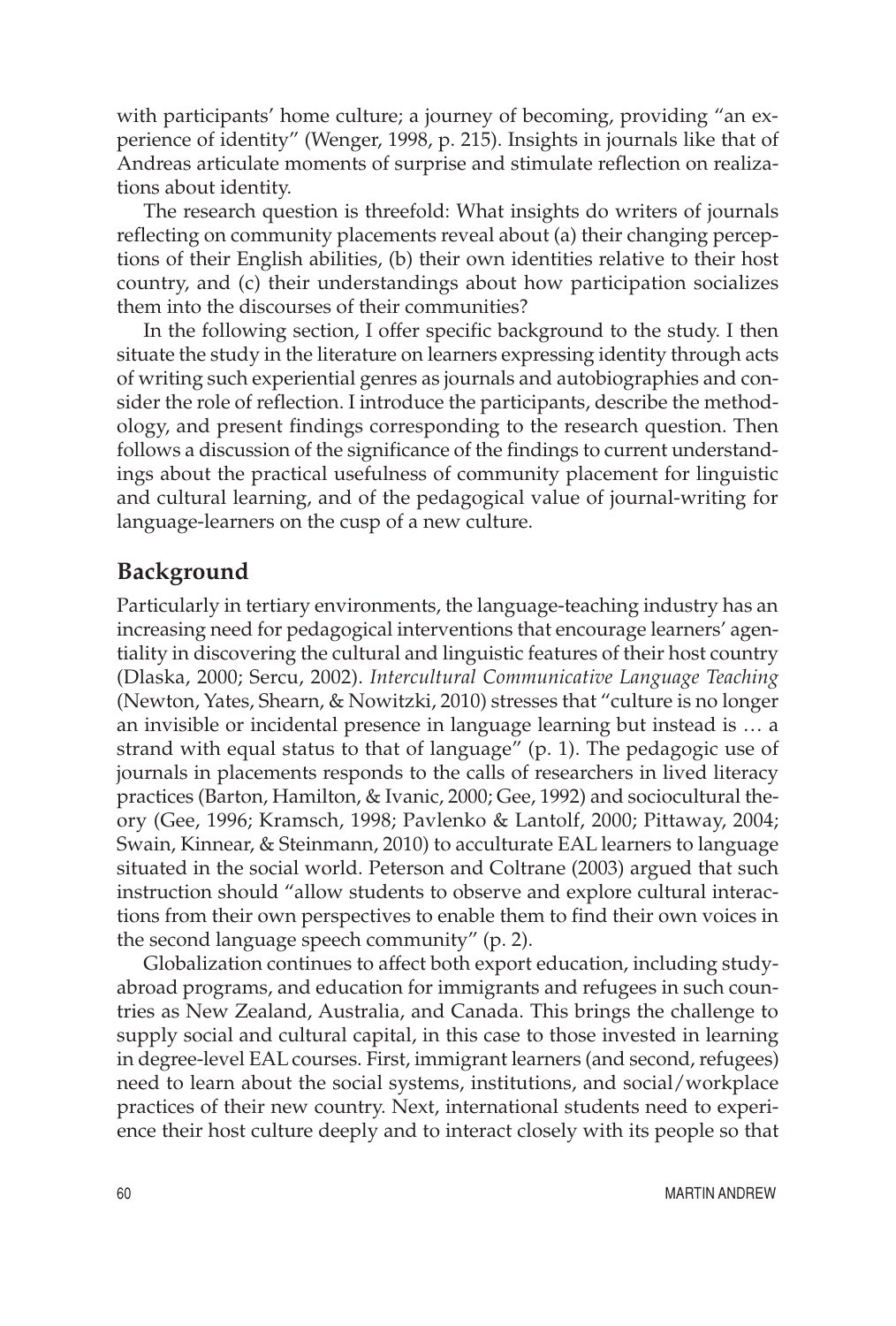they can situate themselves as effective global citizens in their future communities, in their home countries, or wherever they migrate. Fourth, study-abroad students sponsored international students with investments in learning overseas commonly report a desire for cultural immersion, which often involves an impetus to learn about culture from travel as well as from classroom participation (Hartmann, 2010). Pittaway (2004) describes the outcomes of such an investment-focused pedagogy: "The process has the power to orient classroom practice in a way that truly acknowledges students for the complexity underlying their motivations, desires, and hopes for the future" (p. 216).

Research shows that social contact with local people aids the coping mechanisms of international students (Furnhan, Bochner, & Lonner, 1986) and, moreover, affects their communicative competence (Zimmermann, 1995). Pavlenko (2002) emphasizes that social interaction is crucial for L2 learning. Research also suggests that students strongly desire more contact (Blue, 1990), particularly with native English-speakers (Heikinheimo & Schute, 1986) and especially in the social world (Cooke, 2001). Without supportive intervention, they may feel like outsiders. Myles and Cheng (2003) wrote:

If they want to feel more like "insiders," they need to participate in a host cultural milieu in order to acquire new cultural knowledge, cultivate greater emotional and aesthetic sensitivity and expand the range of their behavioural repertoire. (p. 258)

Volunteer placements for L2 learners, however, need to be arranged with care in order to ensure success (Dudley, 2007).

In countries such as Canada, New Zealand, and Australia, placements can offer a student pedagogical, curricular, and/or assessment opportunity to foreground experiences of culture and language by participating in a host culture. What might seem merely an imagined community to students can become an empowering reality with community placements. They are an integral part of a Bachelor of Arts (EAL) at Unitec New Zealand, in a unit investigating the country's Maori and bicultural heritage, multicultural migration history, media and arts, social and political institutions, those who have made a contribution to culture, and so forth. Culture, like identity, is not monolithic. With Keesing (1982), the program views culture as "ordered not simply as a collection of symbols fitted together … but as a system of knowledge, shaped and constrained by the way the human brain acquires and processes information and creates internal models of reality" (p. 59).

Placements provide contexts in which learners participate in a community and develop independent understandings of Kiwi culture by interacting in the L2 speech community and experiencing its practices. With support from lecturers, students choose volunteer help groups (such as Citizens' Advice Bureaux, New Zealand Federation for the Blind); volunteer programs run by cultural sites (museums, aquaria, environmental groups); charity and aid or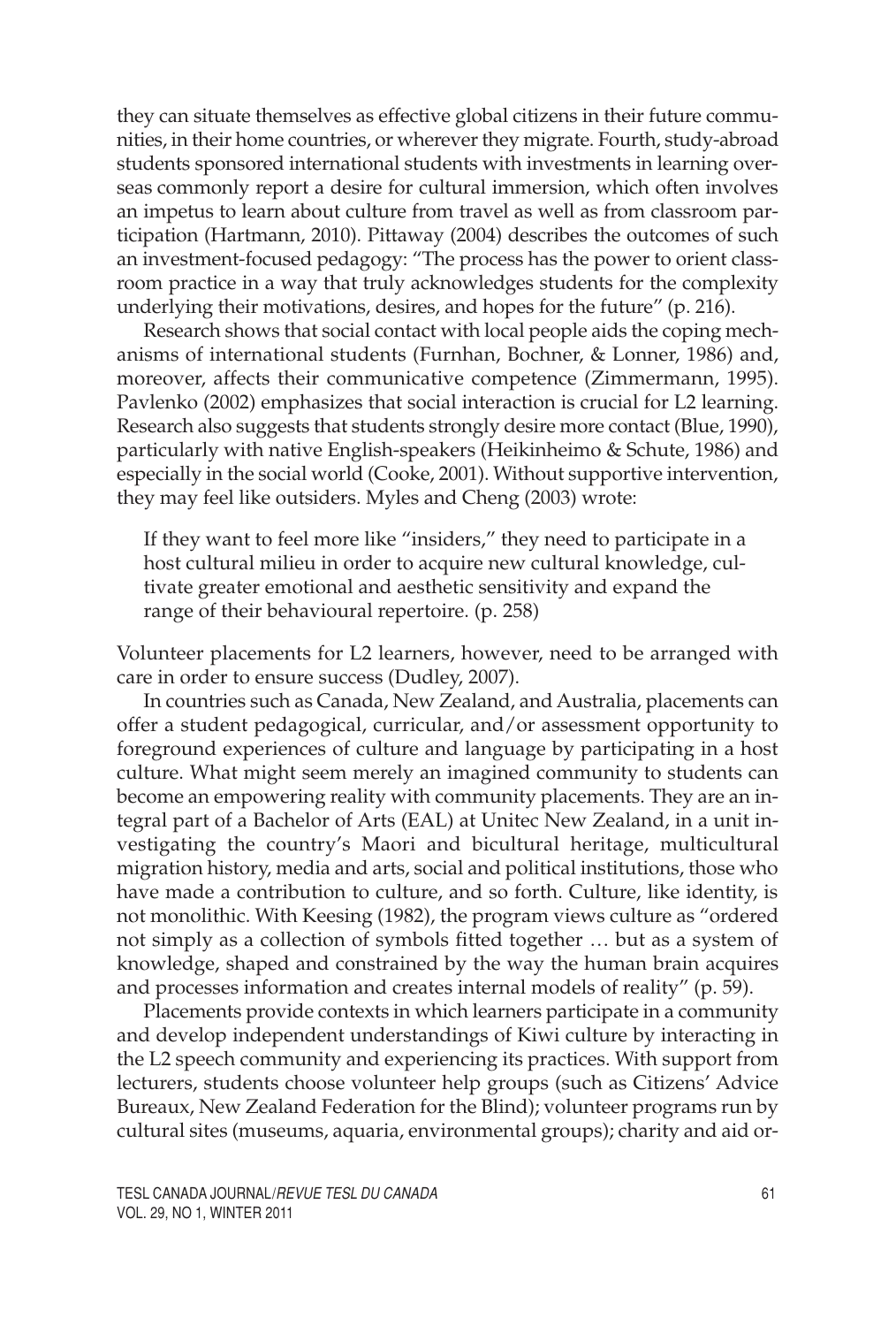ganizations such as the Red Cross; clubs (soccer and racing clubs); church groups and Christian communities; lobby groups (initiatives organized by the police, refugee support groups, or environmental action groups); and workplaces (nursing homes, preschool programs, and schools, including language schools).

# **Theoretical Frame**

Although sociocultural language socialization (Duff, 2007) provides a major framework for understanding connections between participation in community and identity, this study draws on poststructuralist understandings of learners' identities as multiple, complex, in flux, and subject to desire and discourses of power. These understandings establish connections between language and power, cultural awareness, social dynamics, and identity negotiation (Morita, 2004; Norton, 2010; Pavlenko, 2002). The project is also informed by Lavian/Wengerian social constructivism and insights into literacy practices that view the co-construction of sociocultural awareness as *situated* learning.

Writing a journal affords learners a "unique means of self-representation" (Pavlenko, p. 285). It offers chances to negotiate "socially available possibilit[ies] for selfhood" (Ivanic, 1998, p. 27). When community placement students write in their journals about their experiences, observations, and learning, they participate in a reflective process of recognizing both their place in their (and others') communities and their identities in relation to their life journeys. Norton's (2000) immigrant women adjusting to a new culture and language revealed emergent identities. Through writing journals, they described their investments in learning the target language, and through reflective writing, they reframed their relationships with native speakers. Norton's participants also related their "surprises" about language, culture, and themselves. The journals produced in Pavlenko's, Ivanic's and Norton's studies showed students charting their sociocultural learning through the act of autobiography. Sending EAL students into the community to record their stories of diversity can make students nomadic "ethnographers of difference" engaged with their processes of "becoming" (Grey, 2009).

Pavlenko and Lantolf (2000) showed that reflective autobiographical writing captures the process of language use as social practice and as a site of identity construction. Learning an L2 and the attendant cultural awareness is enhanced when a learner/participant establishes social value in a community of practice (Lave & Wenger, 1991; Wenger, 1998). Much research has investigated the effect of participation in communities on identity (Andrew & Kearney, 2007; Haneda, 1997; Morita, 2004; Norton, 2001). Researchers suggest that the resulting imagining of participation in future communities can stimulate investment (Kanno & Norton, 2003; Li, 2009; Norton & Toohey, 2001). In this study, journals map a journey of self, involving the writer/subject as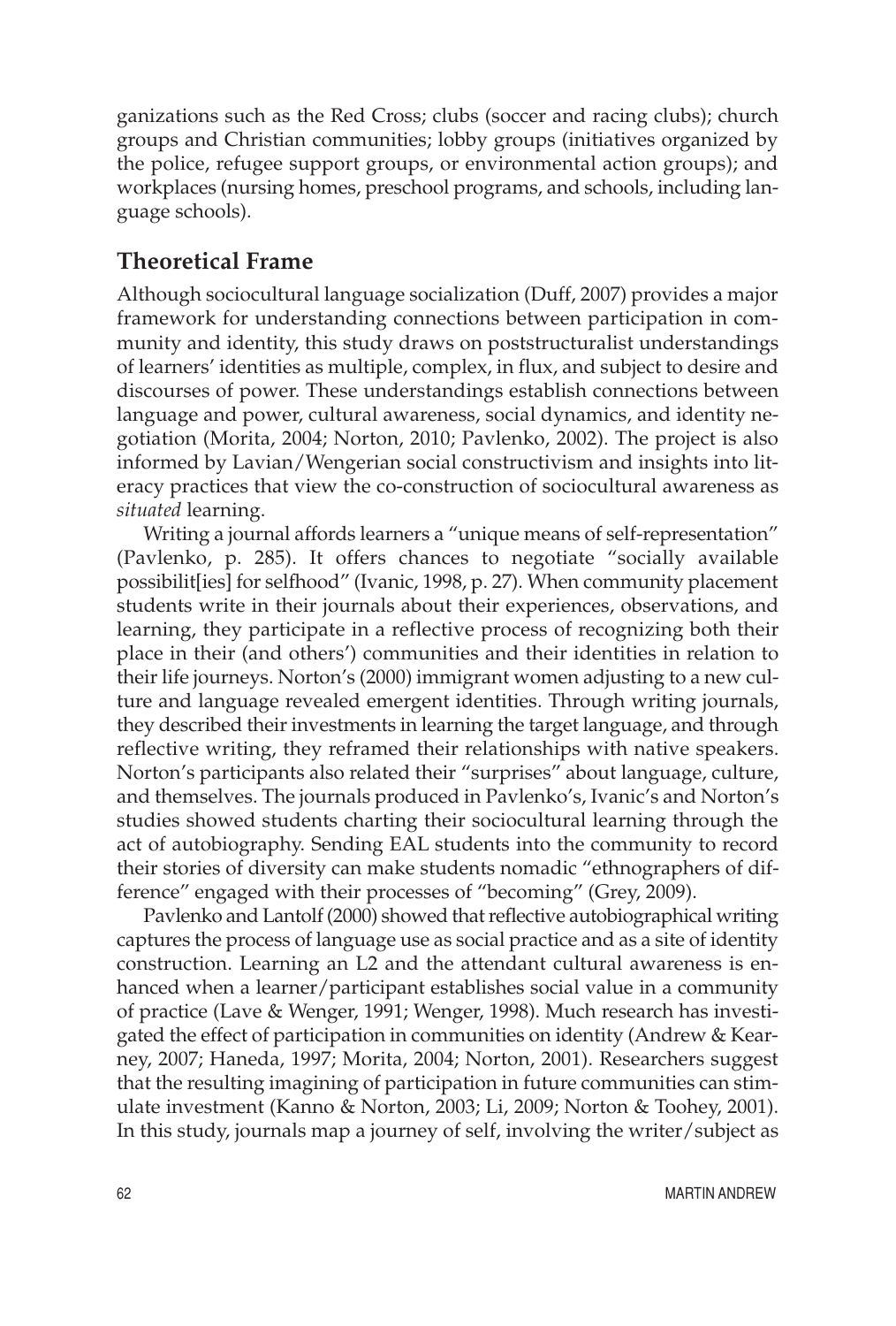a student/learner and a participant/community member. Such a map tells us about learners' perceived gains in cultural capital, changing identities, and desires for belonging (Norton, 2000).

What most students write is a socioculturally situated autobiographical narrative of their interactions. Pavlenko and Blackledge (2005) label this process of positioning oneself in discourse as "reflective positioning" (p. 20). In the writing process, participants create a subject position: themselves as learners and individuals *in process*, as in Kristeva's (1986) understanding of subjectivity. This resonates with Benson's (2005) definition of EAL autobiography as focusing on "the analysis and description of social phenomena as they are experienced within the context of individual lives" (p. 4) and with Wenger's (1998) description of identity as "a way of talking about how learning changes who we are and creates personal histories of becoming in the context of our communities" (p. 5).

# **Methodology**

# *The Participants*

Forty students from six intakes over three years participated in the community placement journal project. All were second-year Bachelor of Arts (EAL) learners with academic IELTS bands of 6.0 or above (or equivalent). They represented the following ethnocultural backgrounds: Chinese (18, with 2 others identifying as Taiwanese and 2 as from Hong Kong), Korean (5), Swedish (5), German (2), Ethiopian (1), Somalian (2), Thai (1), Malaysian (1), and Samoan (1). The 26 women and 14 men ranged in age from 20 to 55, with a mean age of 25 years. Twenty were migrants, 10 international students, seven study-abroad students, and three refugees.

# *Data Collection*

The participants were all registered in a 12-week course that contextualized Kiwi culture historically rather than freeze-framing it in stasis. Lecture topics included: varying responses to the Treaty of Waitangi; New Zealand's ongoing settlement history; the changing environment and the Green and Antinuclear movements; stories of New Zealand's multicultural writers, master carvers, and film-makers; deconstruction of Kiwi humor, symbols, and iconography; and analysis of New Zealand's changing societal systems.

The data derive primarily from learners' journals written while and after participants completed a 10-hour community placement. Evidence portfolios of photographs, supervisors' references, and site documents were also collected. The placements occurred mostly during term breaks, and most students exceeded the minimum of 10 hours, with some becoming long-term volunteers. Participants were required to write four journal entries of 250 words each. In their journal entries, students commented and reflected on their observations and experiences. They were encouraged to include aspects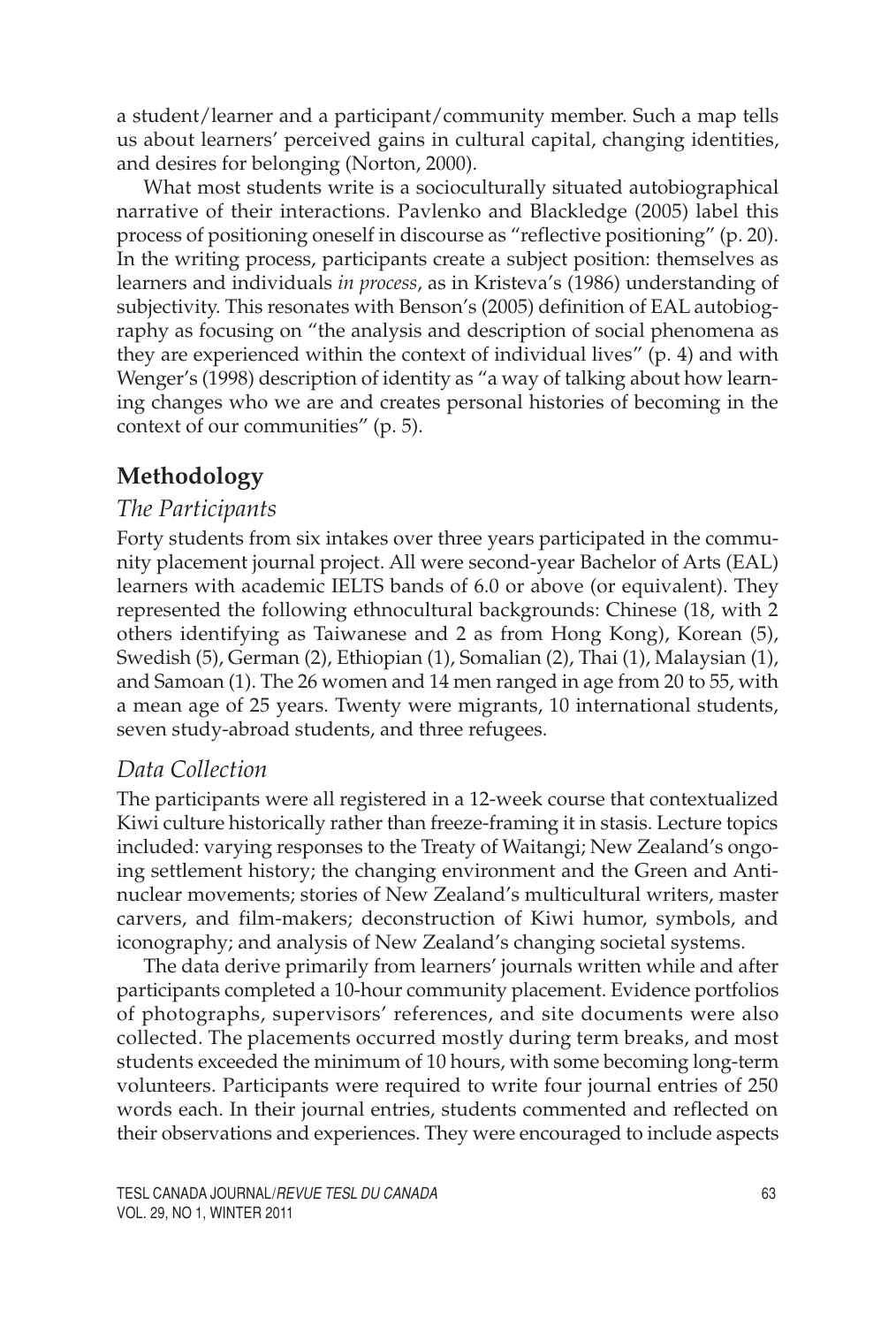that they considered noteworthy, different from their own culture, or specifically Kiwi: use of language, voice, and idiom; the topical and communicative content of spoken interactions; communication styles and strategies; ways of behaving, interacting, and socializing; pragmatic knowledge or skills that they developed during placement; and any revelations or surprises. All students gave their permission for their words to be cited; all names are pseudonyms.

# *Reflection*

In order to write such a personal history, students needed to place themselves as reflective subjects in their narratives. Kathpalia and Heah (2008) argue that providing clear definitions of *reflection* is essential if students are to understand the linguistic, cognitive, affective, and social dimensions. Students applied a definition by Boude, Keogh, and Walker (1985): reflection is "a generic term for those intellectual and affective activities in which individuals engage to explore their experiences in order to lead to new understandings and appreciations" (p. 19).

# *Data Analysis*

We located the research in the interpretative paradigm and sought to understand the participants and their situated and social learning through their own words and perspectives (Hitchcock & Hughes, 1993). The students' journals comprised thick descriptions (Denzin & Lincoln, 2000) wherein they reflectively positioned themselves as subjects in a cumulative narrative. In these data, learners' experiences and identities were grounded in story lines set in social contexts (Pavlenko, 2001), so a method of data analysis was developed based on discursive positioning, which emphasizes our multiple community affiliations and changing selves (Davies & Harre, 1990). The students reflectively positioned themselves, and "a person inevitably sees the world from the vantage point of that position and in terms of the particular images, metaphors, storylines and concepts which are made relevant within the particular discursive practice in which they are positioned" (p. 46). Analysis of learners' discursive reflective positions allowed us to appreciate the uniqueness of stories, while acknowledging that useful knowledge derived from identifying recurrent themes. The method begins with one used by Sandelowski (1995) to interpret texts generated in nursing: reading the material, identifying key storylines to understand everyday practices, and underlining key phrases "because they [made] some as yet inchoate sense" (p. 373).

Discursive positioning allows researchers to use linguistic means to locate writers' reflective positioning. Linguistic signals such as comparative adjectives and adverbs, for example, alert researchers to instances of increased cultural capital. References to community-specific shared repertoire or unfamiliar lexis and idioms signal further changing perceptions. Similarly, shifts in tense clearly indicate a then-and-now contrast; and particularly in learner texts at this level, discourse markers signal logical functions, with *but* or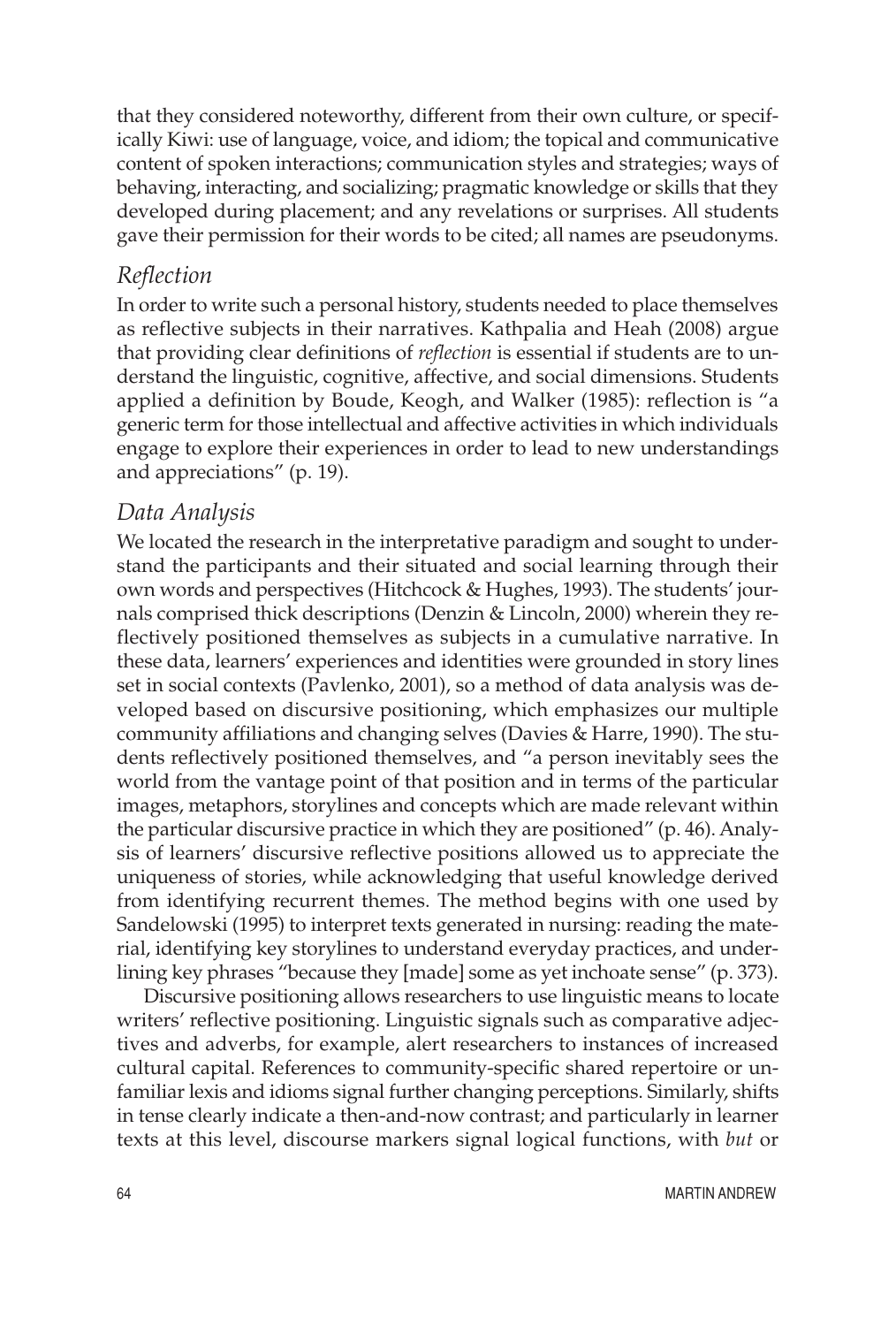*whereas* marking a perceived contrast. Based on a frequency count, subcategories logically emerge from the broad core categories *changing perceptions of English abilities, changing identities relative to the host culture, and participation in community as socialzsation.* I use these to organize the findings.

# **Findings**

# *Changing Perceptions of English Abilities*

All respondents described with reflective clarity their awareness of how they had acquired aspects of language and culture. The following three sub-categories illustrate students' socializing into discourses by applying communicative and lexical strategies from the classroom and connecting aspects of culture taught with what they experienced.

### *Communication strategies*

The most significant finding about language acquisition lies in students' descriptions of the strategies used to increase their communication. Twentyeight students described applying strategies such as increasing the volume of their voice, checking the functional intonation of their enquiries, using body language, using polite language, and monitoring register. Robina (China), for example, discovered that regardless of the spoken interaction, people understand from context: "I think sometimes the language of the heart can really work out the meaning between people." Similarly, Celine (China), working in a café, used the repetition gambit "Could you say that again, please?" with a woman who asked for "botter" before realizing that she was hearing the Kiwi pronunciation of butter. Katrina (Taiwan), running a cleaning business, learned the value of direct politeness: "I found, from my experience, when Kiwis make a request, the language they use is polite, but they will express their meaning directly and clearly."

# *Lexical acquisition*

Because they believed that they were unable to understand spoken English, specifically regionalisms, the learners provided many stories of how they learned new lexis or idioms through interaction with fellow volunteers, supervisors, customers, or others whom they encountered. Working in a shared repertoire is itself constructive, as corroborated by Sonja's (Taiwan) experience of working in a warehouse: "The language I use is quite specific but I really learnt and improved my confidence every time … I believe I cannot speak well if I did not do this job … as well as learn new vocabulary." Similarly, Toby (Germany), a volunteer for the Maritime Museum, learned such words as *line, throat*, and *topping lift* through sailing with Kiwis, and Andy (Hong Kong), placed in a bakery, moved on from learning *frittata, bacon and egg square and jam donut* (the second of these is a Kiwi specialty) to using the barista jargon of *one shot of black coffee plus half trim milk plus half full blend milk.*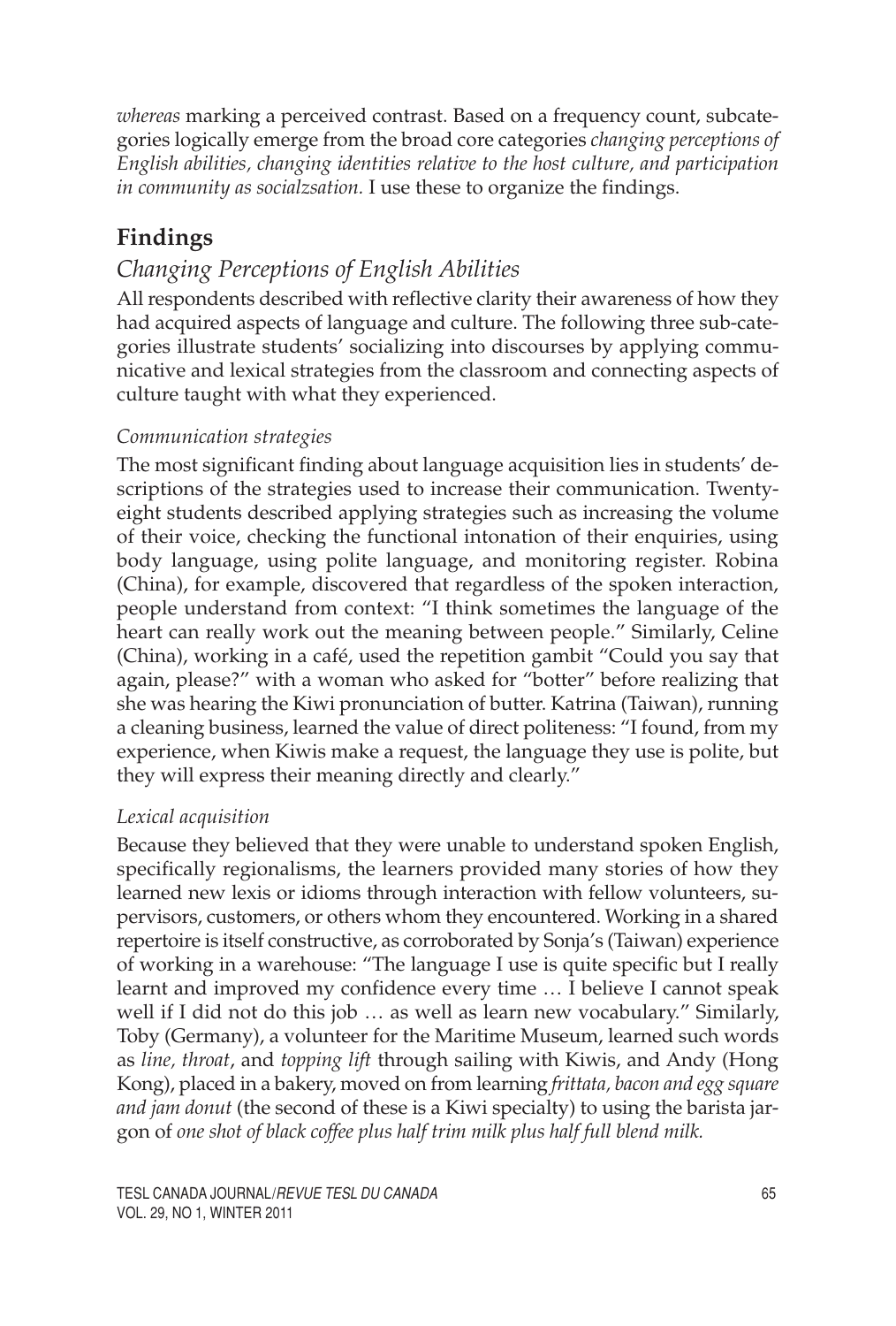In a similar vein, Pete (China), working in a nursing home, offered a typical story.

I also had to learn some food names. I gave a resident a scone after I told her I would give her cake. Before we sent back the food trolley, a co-worker asked me: "Do you fancy a scone?" I had no idea what she wanted me to do. And then I learned many alternatives to say this: "Are you fond of …?" "Would you like …?"

Sophia (China), volunteering for the Chinese Conservation Education Trust, used her classroom-taught skill of "deducing words from context to understand" both colloquialisms (*nagging, dodgy*) and a Maori word in its noun form (*motu*, island/land). Finally, Les (China), working in a community center, startled his supervisor by using a Kiwi-ism he had picked up during his time there. When a boy racer screeched by, he said "What a hoon!" and records his supervisor's surprise that a Chinese man would utter such a Kiwi-ism.

#### *Cultural awareness*

Thirty students remarked on increased sensitivity or awareness of either culture in general or New Zealand culture in particular. A citation from Toby is typical, and the discourses he encountered belong to the shared repertoire of his community.

Altogether the benefits of the community placement have been huge. I have learned so many things about sailing and sailing language, I met so many people and I learned a lot about New Zealand in general … It soon started to be real fun with the opportunity to prove things from the classroom and from travel books and to enjoy society, language, behavior, and lifestyle.

Martinus (Sweden) expressed surprise at communicating with locals: "The real experience was to actually interact with people and culture." The words *real* and *actually* expressed surprise as well as awareness that language socialization happens in the real world. Rama (Samoa) attended a workshop at her Community Center and commented, "It indicates that ethnicity is a choice of identity and be aware of what you lost of identity and how to stop losing more. Therefore, how I can identify my identity and how to keep it become critical issues for my life?" Similarly, Spring (China), a Citizens' Advice Bureau volunteer, wrote, "I noticed that culture affects identity and values hierarchy … People have their own various sets of values and these differences are OK." Rama reflected on her own "cultural maintenance," and Spring learned the importance of respecting cultural diversity.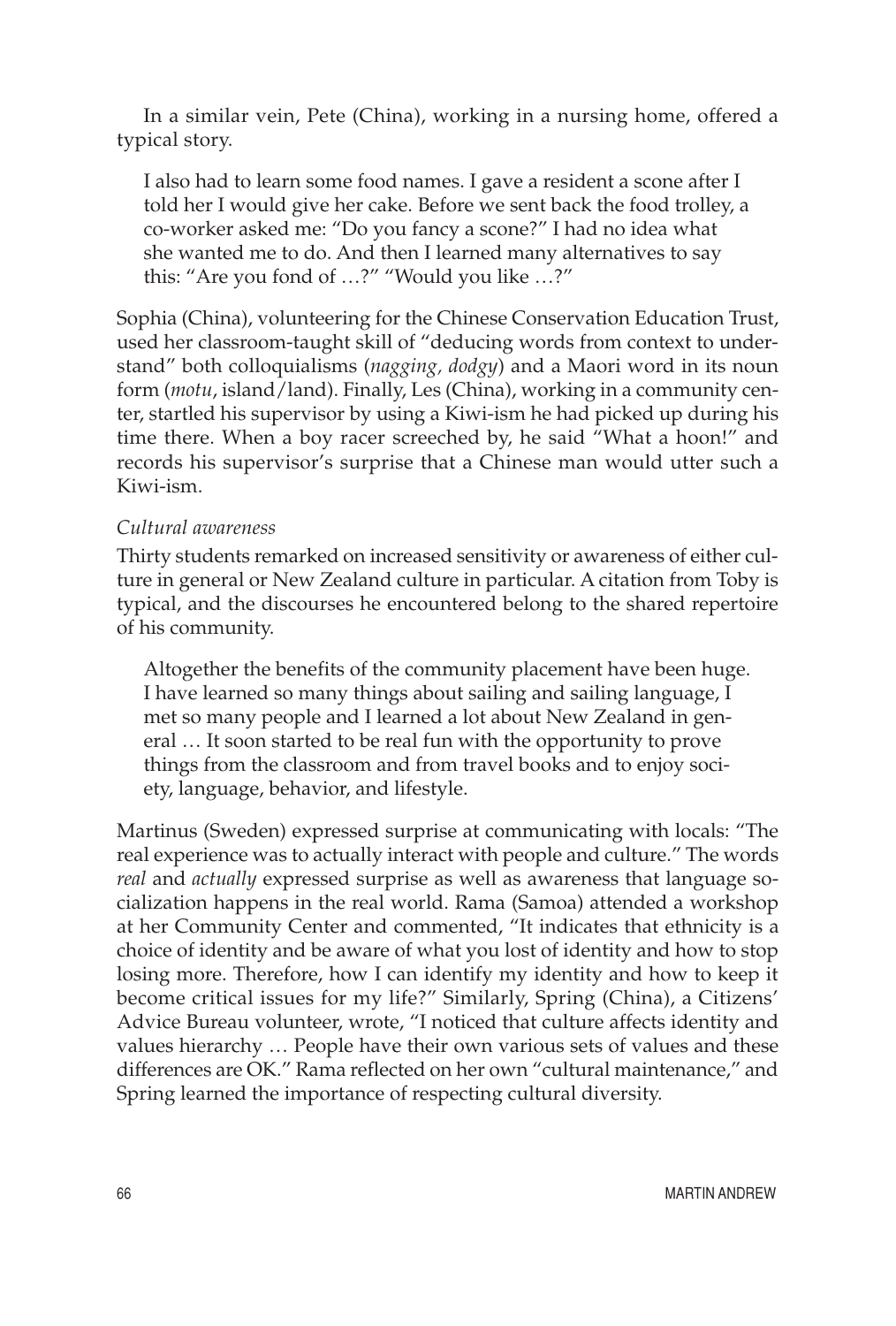# *Changing Identities Relative to the Host Culture*

Writing reflective journals of community experience allowed learners to evaluate their progress. "I have been in green New Zealand for three years," wrote Win (China). "Now I can see how far I have come." Twelve students used a spatial metaphor to describe their increased involvement with New Zealand: the comparative *closer*. Dana (China), for example, wrote: "Community placement made New Zealand become closer and more real to me." Again, the theme of a journey of increased closeness, increased *realness* emerged. The data contain similarly expressive comparative adjectives, particularly *more* (11 cases). Qing (China) wrote, "I have gained more English language skills, cultural knowledge, and more work confidence."

The recurrence of *real* (12 cases) signals the value of learning capital beyond the classroom and a transition from being the student in the artificial classroom to being a community member in the real world. Hwang (Korea) "learned a lot of things," including taboo language (graphically cited) via "real conversation with native speakers in New Zealand." The reality of the community exists in contradistinction to the classroom. This is what Eva (China), one of four students to make such a comment, meant when she observed, "Speaking with different people about new topics is helpful to my learning, in contrast to learning in the classroom." Similarly, Li (China) commented that being "in a community by a real practice is a way of knowing more things about New Zealand, which we may not know in class." "In addition," she added, "I can be my real self."

Sam (Malaysia), who wrote, "My community placement gave me lots of confidence," is one of the 20 students who observed that socialization enhanced her sense of herself as a communicator. This theme was echoed by Jean (China), a kindergarten volunteer: "Working in a relaxed and friendly environment definitely can help with advancing my language fluency and my understanding of New Zealand colloquial language." The learning she quantified here was not only an increase in oral self-confidence, but also increased awareness of the spoken vernacular. In her journal, Jean positioned herself reflectively, creating a retrospective *I* that developed into the more confident present self. In a similar vein, Topaz (Korea) wrote that community placement "made me become brave, I had to open my mouth and ask people if I could work in their workplace." Ivor (China), a volunteer at an aquarium, wrote with dramatic surprise and pride as he constructed his subject position at the end of his first day, "Well, well, I believe my confidence in English helps me to stay in this community."

Martinus (Sweden), in a hostel, wrote. "Just to sit down with total strangers and have conversations about a bit of everything, not too deep and personal things but small talk, is absolutely amazing and a part of myself I didn't get to know before I came here." Delight in small talk as a form of interaction unavailable in school emerged as a theme (12 students mentioned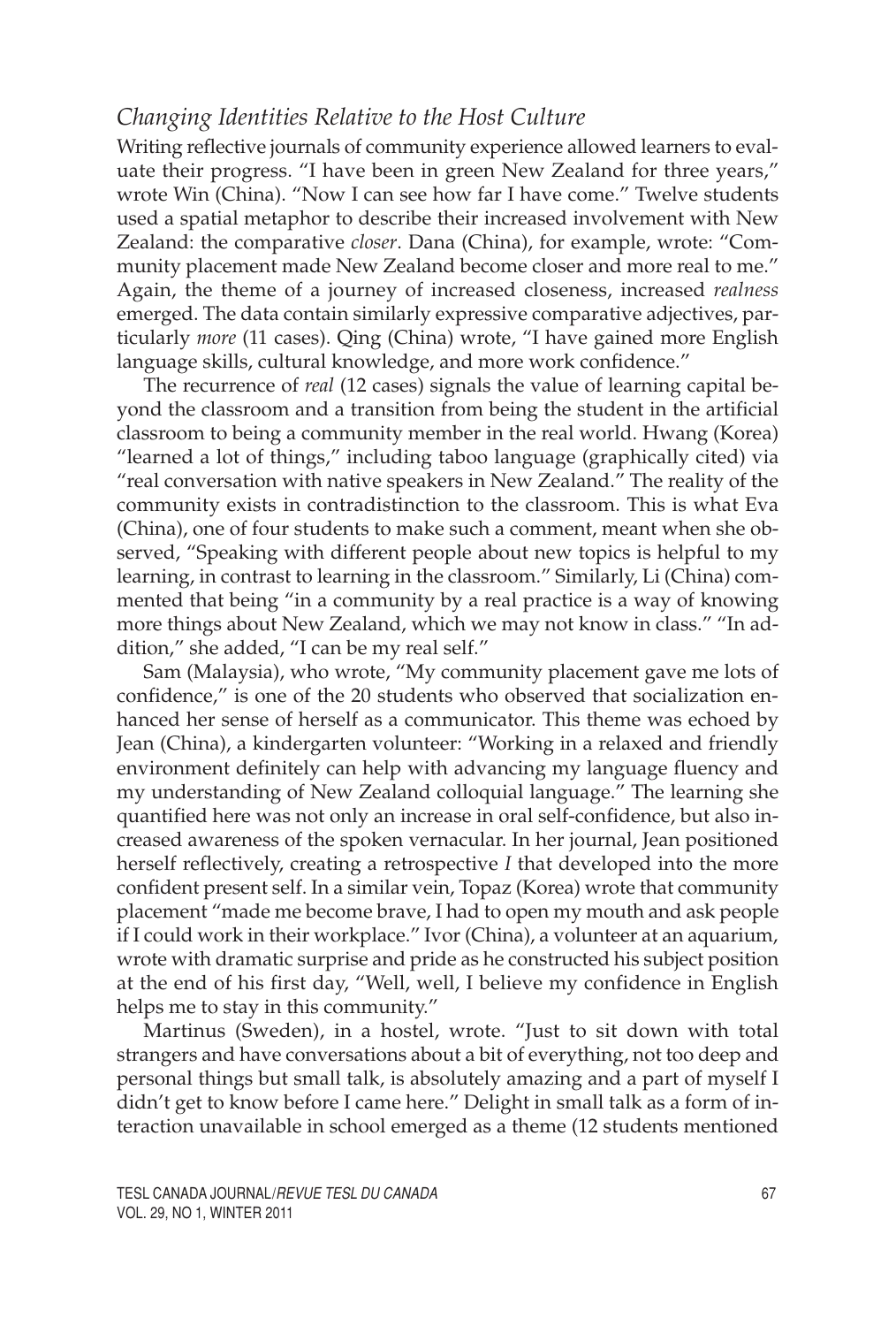it) as did "adapting to Kiwi accent and slang" (mentioned by another 12 participants). Moreover, when learners were given a context for communication, their confidence increased. This is illustrated by Sam's comment: "Community placements have boosted my confidence and have taught me to be more attentive with instructions, flexible, organized, co-operative, and being more responsible with myself and the tasks provided."

Fifteen students positioned themselves metaphorically as subjects in the process of developing Kiwi identities. I mention Andreas (Romania) above: "When I first came to  $NZ$   $\ldots$  I was like a newborn baby, and having this job helped me to understand and realize things that contribute to the culture of a country." Participation led to realization, and placement was a stage in the journey of discovery. Dana, who worked at Auckland's City Mission, noted that placement enabled her to "get in deep" and "put in both feet." She reflected on "how shallow" her knowledge of New Zealand had been when she acquired it only from television, other media, or shopping. She called her placement "this unforgettable life experience." Qing described the opening of her mind as if it were a landscape: "My mind opened wide and let in the air." Jordana (Thailand) linked her self-negotiation to an increasing sense of ease with the *motu:* "I have been to Rangitoto Island twice, and I am feeling that I am more appreciative of where I am and who I am."

This and the following cases exemplify how students used diaries as sites of self-reappraisal and self-renegotiation. First, Moira (China) articulated a moment of self-knowledge using the imagery of moving from being spectator to participant.

I have tried to take part in [Kiwi] social activities. However, I couldn't understand them at all. I felt that I am standing out of the door, I can see through windows, I can hear their sounds, I can copy their actions but I don't know why they do that … now I do not worry about this. I have learned their culture, although not completely. I talk with them much more confidently and state my opinion.

Second, Miwa (Korea) reflected on a similar moment of self-realization using the metaphor of views from the outside and inside: "I have just been living in my own culture, not try to integrate the culture that I am living … the positive outcome for me doing this paper is that I am trying to recognize real New Zealand culture and society. It is not from an outsider's view, but it's a view from a New Zealander, me."

#### *Participation in Community as Socialization*

Les (China), placed in a community center, described the process of his own language socialization. In his first entry, he wrote, "In order to participate into the society, I became one of the volunteers." The last words in his journal illustrate his progress via socialization: "I would like to do more work in the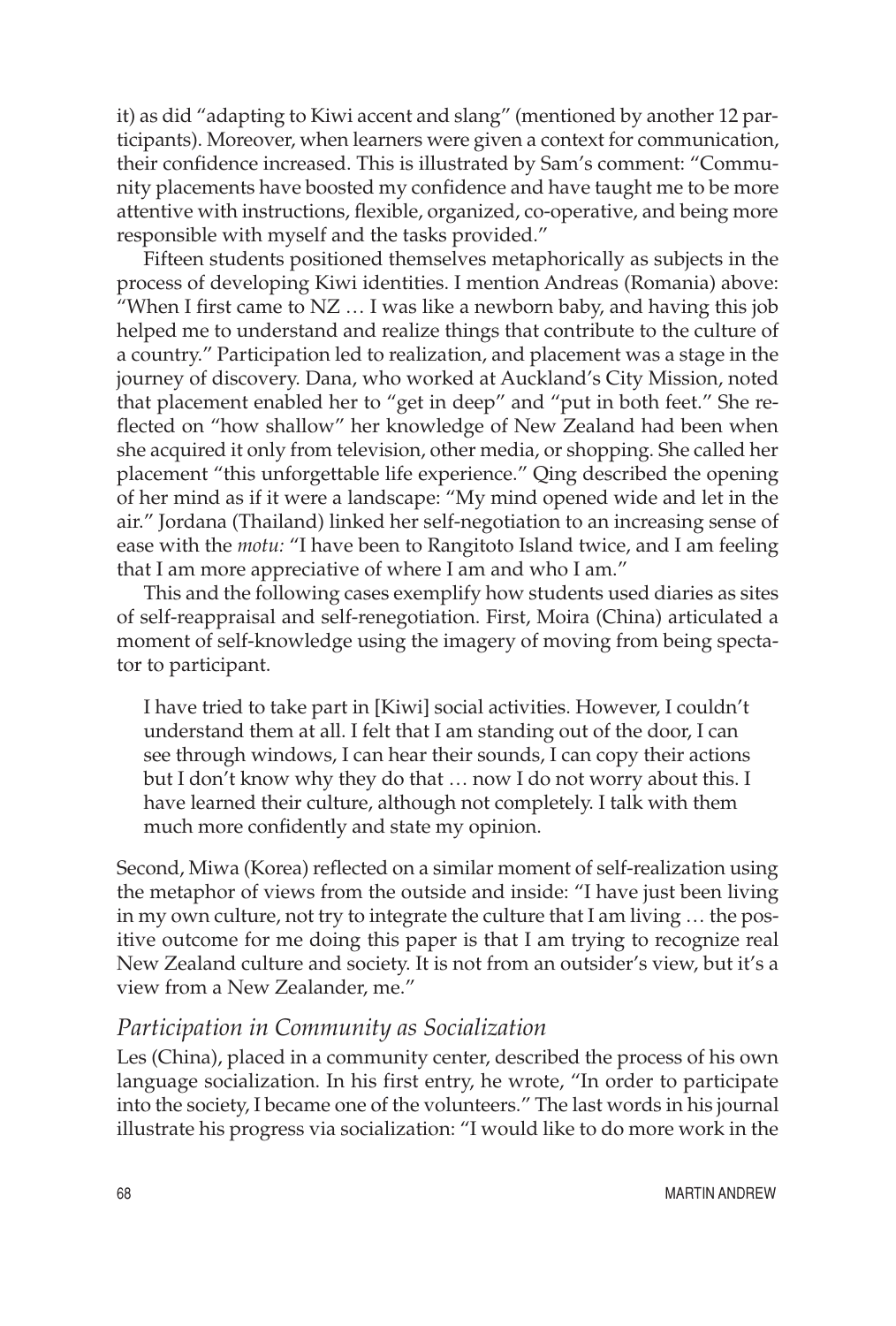community. I really enjoyed helping people and would like to continue to do it." Somalian refugee and Citizen's Advice Bureau (CAB) volunteer Mora wrote: "I want to return something to this country which gave my family a home." He added, "I know I can do this with the CAB." Tim (Ethiopia) listed a range of literacy practices applied and skills gained through his tasks as a CAB volunteer, and he valued them for his future work with African refugees. Beth (China), working in a nursing home, wrote, "Being a volunteer gives me a chance to contribute to NZ society." She enjoyed giving back to the community.

Diana (China), placed in a Red Cross shop, realized her investment in community placement immediately and described her trajectory.

The original motivation for me was to plan ahead with my future career. As New Zealand work experience is demanded, I thought taking a volunteering job not only gives me an opportunity to participate in society and help other community members, but also affords me a window to observe New Zealand society, gain some experience in working … and most importantly practice my English language.

Being a participant in a community simultaneously opened what a supervisor in a nursing home called "a window into cultural understanding." In addition to Diana, seven students referred to the future or career value of placements. For those who were immigrants, its contribution to socializing into their idea of New Zealanders' lifestyle is explicit. May (China), in her first log, wrote, "I hope I can do well and fit in well," and in her final words, "the benefit … it is very useful and I can adapt it to my lifestyle." Sophia wrote, "I have learned how to work with Kiwis." Ten of the students wrote that they would continue the volunteer work they had started via community placement. Malli (Hong Kong) wrote, "I will continue to do voluntary work either in rest [nursing] homes or other community centers in order to integrate into the society, as it is a good opportunity to learn more about New Zealand culture and society outside the class."

The feeling that the immersive situated experience of placement was a chance to apply Maori cultural knowledge was another important theme. Ivor imagined a conversation with a Maori co-worker: "I have also found a Maori working there as a fish feeder … I would like to talk to him and apply my knowledge of Maori learned from [a Maori language and culture subject]. I think it will help me to have a good conversation." In his anecdote, he wrote,

He was funny. He said "chaofan" (fried rice) to me because he knows I am a Chinese. I was surprised. Then we started a conversation. I really wanted to have a good start, so I showed him my knowledge of Maori with asking his *iwi's* [tribe] name. I realized that understanding a culture could help me to integrate into a society easily.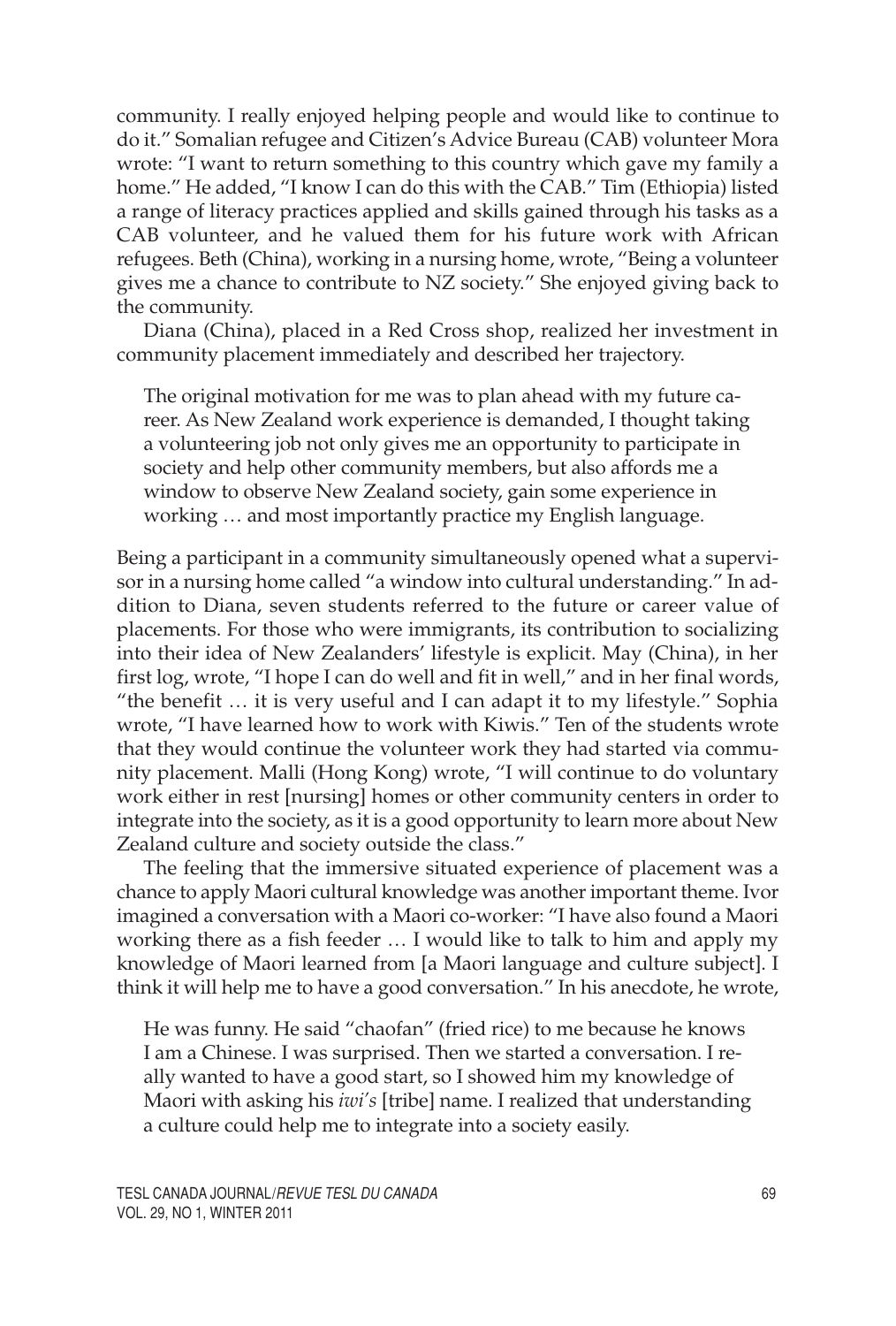### **Discussion**

These findings point to a range of practical implications about the teaching and learning opportunities that participating in and writing about community placement can have for participants. Applying Norton (2000), this discussion analyzes learners' journals in an effort to understand their linguistic, cultural, and social investments. As my discussion of metaphors suggests, the written form offers students the chance for vivid self-expression and reflective positioning that are not as likely to be found in spoken presentations.

The first finding focused on learners gaining awareness of their improved confidence in applying linguistic and pragmatic strategies in their local communities. Peter's narrative of himself as a volunteer serving food in a nursing home indicated not merely lexical development learning what a *scone* was and what *fancy* (verb) meant but also increased awareness of functional and pragmatic communication strategies and Gee's (1996) discourses in context. Participants emphasized their communicative progress with accounts of how attuned they had become to local idiom and how invested they were in acquiring lexis from real-world registers. Surprised micro-narratives of encountering and using idioms, slang, and profanity "real" language resonated through the journals. The learners worked in a *Kiwi* context, so their success was a payback for their investment in learning English in (and often *for*) New Zealand.

Students measured their increased sociocultural awareness not only through micro-narratives of language use, but also through stories that demonstrated their enhanced sensitivity to culture as a part of individuals' identities. Some students such as Rama began to demonstrate critical awareness of cultural maintenance as well and the dangers of overly assimilative thinking, whereas others such as Ivor positioned themselves as able to leverage into New Zealand society through acts of intercultural sensitivity. The act of *reflective positioning* in writing enacts the process of learners coming to understand the interconnectedness of language, increased cultural awareness, and identity negotiation that many writers since McKay and Wong (1996) have observed. They instantiate the reflective positioning that Pavlenko and Blackledge (2005) view as central to pedagogical interventions whereby students construct their subjectivities and personalized written constructions of themselves as increasingly socioculturally aware language-learners.

The second finding illustrates that journals about placements, like autobiographies or learning histories, map out journeys of self where newer, more *real*, more enlightened selves reflected on their progress as language-learners, observer-participant members relative to Kiwi culture and communities, and as social agents. Topaz's "becoming brave" through spoken interaction testified to her changing self: the language-learner as risk-taker. Li's realization that she could be her *real* self in the community, as opposed to having a cultivated face identity in the classroom (where other Chinese students might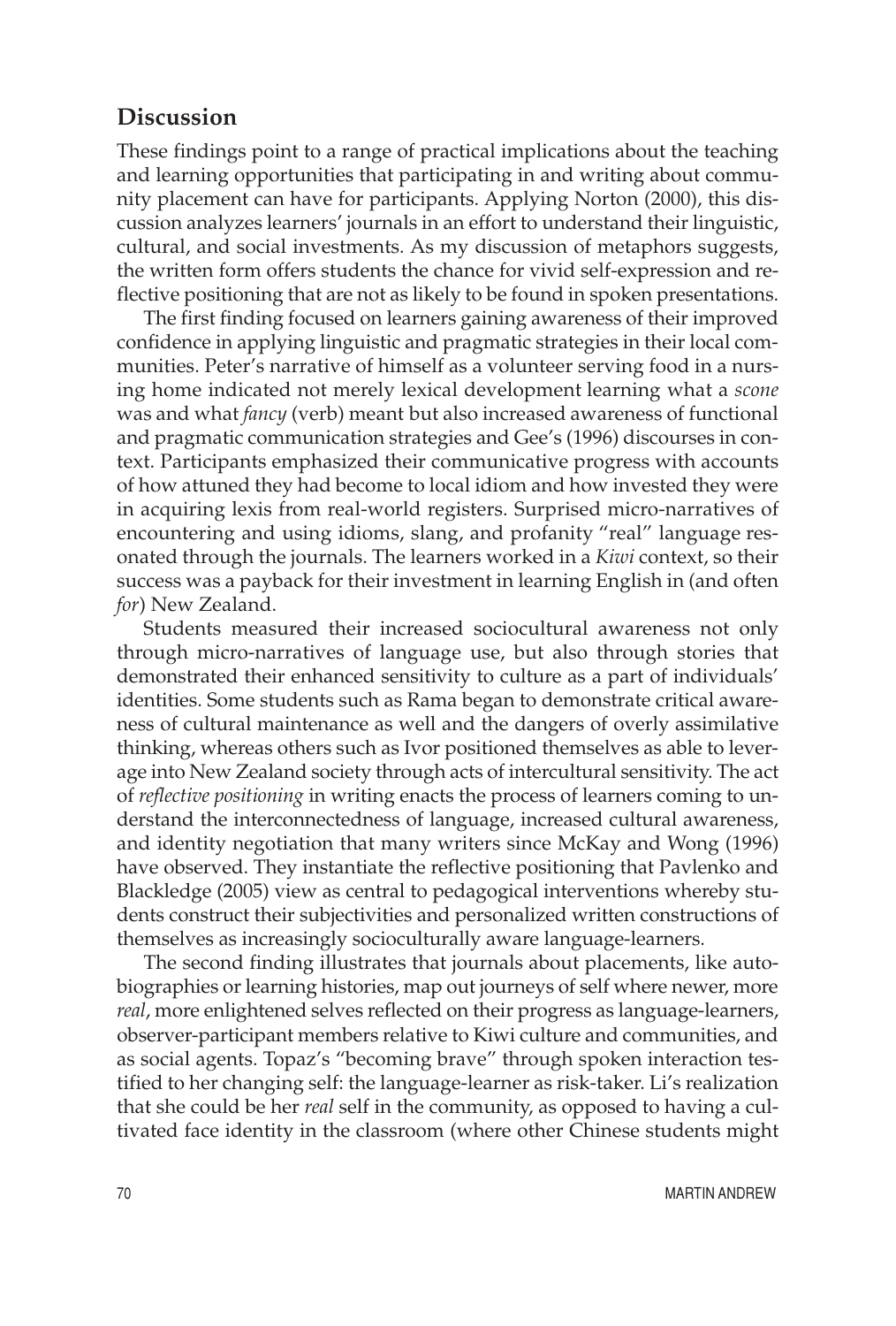judge and measure her), was a revelation at a personal level. Ivor's rhetorical surprise at being accepted as an English-speaker during his placement revealed for him the possibility that membership of communities that he had only imagined might become real, even the fulfillment of his dream of integration (his word). To encourage students to imagine themselves as participants in desired communities is a powerful pedagogical tool (Kanno & Norton, 2003). Like Andreas in my opening quote, Ivor negotiated the socially available possibilities for selfhood that Ivanic (1998) discovered.

The journals represent evidence of surprise at individuals' own capacities and self-knowledge about their unrealized relationship to Kiwi culture. These are stories about becoming, not just learning. Demonstrating the claims of Myles and Cheng (2003), both Miwa and Moira speak of progressing from feeling like outsiders to being closer to the inside. I see this as a metaphor for the power of community placement to allow people to find out who they can become and of the journal's potential to allow writers to see it for themselves. Arguably, this is also the Wengerian (1998) movement from legitimate peripheral participation to a fuller sense of being in community. For Miwa, the view into New Zealand society that was afforded her through participation in community and reflection in her journal is constitutive of her identity: a migrant stepping from the enclave into the soccer club. Such stories suggest that the more language socialization occurred, the closer students felt to Kiwi identities and to practising the target language. The community placement provided the context and catalyst for students' realizations: what Norton (2000) labels *surprises* and what Barnett (2004) dubs "ontological turns" (p. 247).

Third, as the stories of Ivor, Miwa, and Moira testify, placements can provide the language socialization necessary for observing and participating in situated contexts conducive to witnessing authentic discourse. At the same time, the process of narrating stories of the self as a developing agent in episodes of socialization was empowering. Malli, Beth, and Les wrote of their realizations that they enjoyed working with people in community contexts, and two of the participants who were also refugees, Mora and Tim, wrote of their resolve to continue with their social work. Ivor's story of speaking with a Maori colleague while also illustrating the notion of surprise was illuminating in other ways. This reflective positioning and creation of the subject *Ivor* demonstrated the potential of linguistic exchanges to build cultural bridges; the importance of humor in showing affect; the necessity of preparing learners with bicultural knowledge before a community placement event; and finally, the potential role of cultural knowledge and experience in socialization and integration.

The practical and pedagogical implications of this study are that teachers of language and culture are "in a powerful positions to help create … imagined communities and to stimulate … them" (Murphey, Chen, & Chen, 2005, p. 84). Instructors can achieve this largely by being "intercultural inter-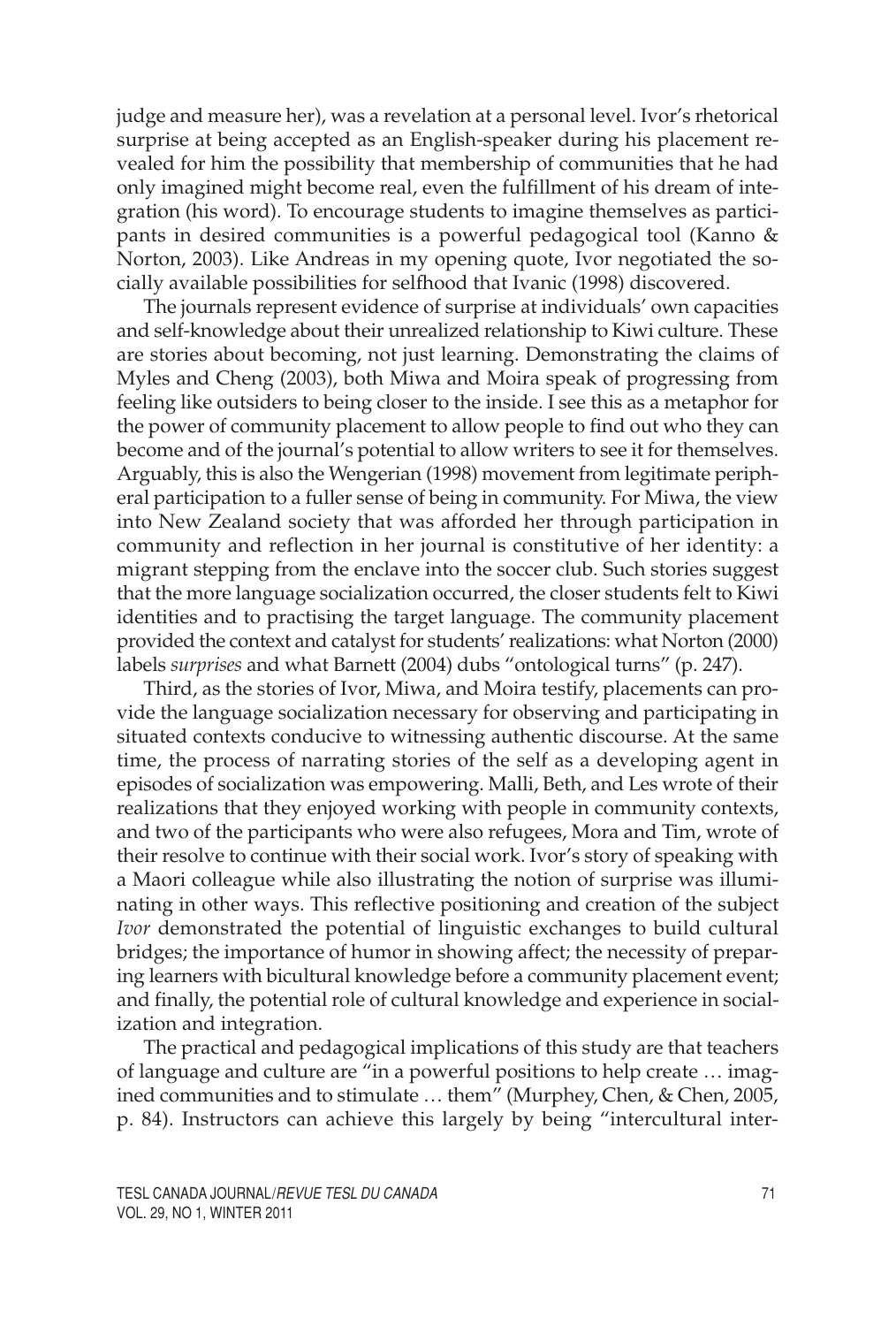preters" (Dlaska, 2000, p. 256), preparing learners for experience in the real world, and by being "masters of the Discourse or Discourses to which they are apprenticing their learners" (Gee, 2004, p. 30) so that they can prepare learners linguistically, socioculturally, and pragmatically for community placements. Combining community placement with journal-writing not only allows students to practice producing text, but also to create narratives in which they can empower themselves as learners and global citizens. As Norton (2000) remarks, this affords them opportunities to "interrogate their relationship to larger social processes" (p. 153). Discovering you are useful to society is affirmative learning indeed.

### *Limitations*

The fact that these data were collected as part of an assessment task affects the type of discourse produced. However, the students' diaries remain hugely authentic. The aim was to collect students' impressions, observations, reflections, and experiences as thick description. This method is grounded by knowledge that autobiographical writing captures a self "below the level of consciousness" (Ivanic, 1998, p. 25). It can also capture learning trajectories (Norton, 2000; Pavlenko, 2001, 2002). The validity of the themes emerging from the data is strengthened by the fact that the data were collected from participants over six semesters (three years).

### **Conclusions**

Community placement is a valuable pedagogical intervention that bridges the classroom and the real world. As a practical innovation, it responds to the needs of EAL learners: immigrants, refugees, international students, and study-abroad students. It also responds to researchers writing from sociocultural, literacy, social constructivist, and poststructuralist perspectives. It acknowledges Barnett (2004), who argues that higher education programs need to foster *authentic being* as graduates face unknown futures in globalized workforces and communities. The type of independent culture-learning described in the diaries occurred because meaningful contexts for "unfamiliar freedom" were created (Dlaska, 2000, p.258) in the form of scaffolded community placements. These meaningful contexts provided students with valuable opportunities for socialization. Community placements activate Gee's (1992) social mind opening a door to a situated world of authentic discourses.

The voices that students heard during placements were affirmative beyond merely offering feedback and reflection on individuals' and communities' linguistic and cultural practices. They variously corroborated classroom learning, provided examples and models of real speakers, and held up a mirror in which participants could see how far they had come as individuals on life journeys, not just as students. The voices and home-wisdoms of local English-speakers can have a lasting effect on learners and can affect their de-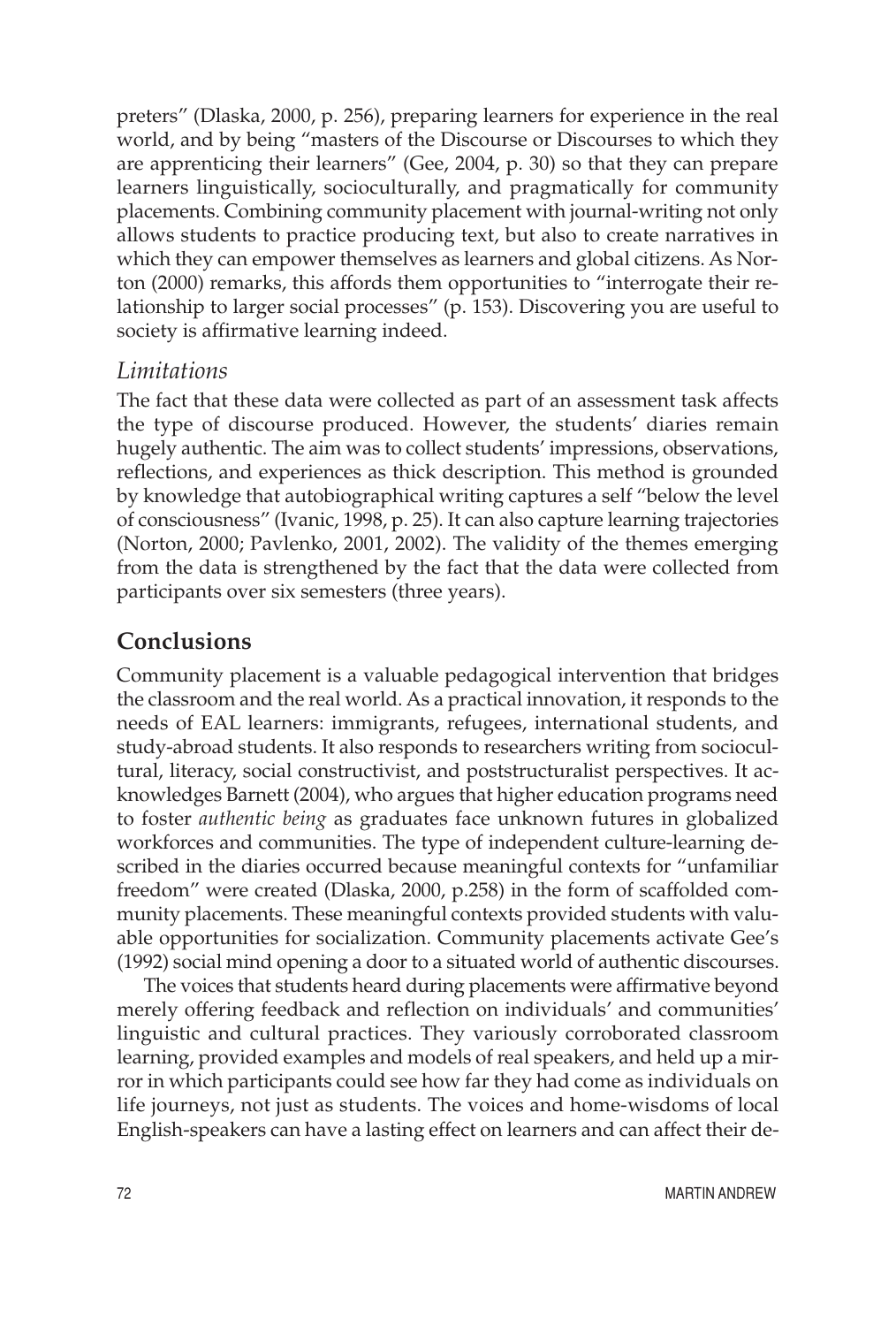veloping senses of identity in their host communities, cultures, and countries. Fundamental is the Wengerian (1998) idea that learners move from legitimate peripheral participation to becoming full persons with agency. Community placements combined with journal writing create a pedagogy for *authentic being* (Barnett, 2004). By providing opportunities for socialization and reflection, placements can inspire confidence and affect with a range of cultural capital. Part of this capital, this study shows, is enacting the process of entering an imagined community and engaging with identities in ways not previously believed possible. Through community placements, EAL learners can develop linguistically, culturally, and ontologically.

This project also demonstrates how reflective autobiographical journals function, with students capturing and reflecting on their individual investments in their language and learning of culture. Students position themselves retrospectively as both students on an assignment and as individuals with agency, and what emerges are images that link their current status and performance in communities and their desire to belong to future and imagined communities. In journals, learners' identities become subjectivities. Through autobiographical storytelling, learners identify, describe, and reflect on moments of confidence, awareness, and surprise. The surprises they describe demonstrate enhanced cultural and self-awareness. Writing narratives of experience and progress places the participants/writers center stage, allowing them to see that they have developed agency and begun to show a certain comfort with their new identity, characterized as an "indwelling in themselves" (Barnett, 2004, p. 257). Learners chart individual journeys from feeling like a newborn baby to gaining a window into both the host culture and their own communicative and humanitarian capacity. Participating in real communities opens a range of future imagined communities. As Norton (2000) discovered, this directed pedagogical use of diaries as chronicles of experience allows students to develop as learners and as participants in culture and to find environments that enhance human possibility.

### *The Author*

Martin Andrew lectures in writing at Swinburne University in Melbourne with particular interests in community learning, language and identity, doctoral supervision, and expressiveness in e-communities. As a lecturer and researcher at Unitec New Zealand, he undertook a study of the value of the volunteer sector for linguistic and cultural learning for learners of English as an additional language from 2005 until 2009.

### *References*

Anderson, B. (1983). *Imagined communities: Reflections on the origin and spread of nationalism.* New York: Verso.

Andrew, M., & Kearney, C. (2007). Practicing in and learning from community placements. *New Zealand Applied Studies in Linguistics, 13,* 31-45.

Barnett, R. (2004). Learning for an unknown future. *Higher Education Research and Development, 23*, 247-260.

TESL CANADA JOURNAL/*REVUE TESL DU CANADA* 73 VOL. 29, NO 1, WINTER 2011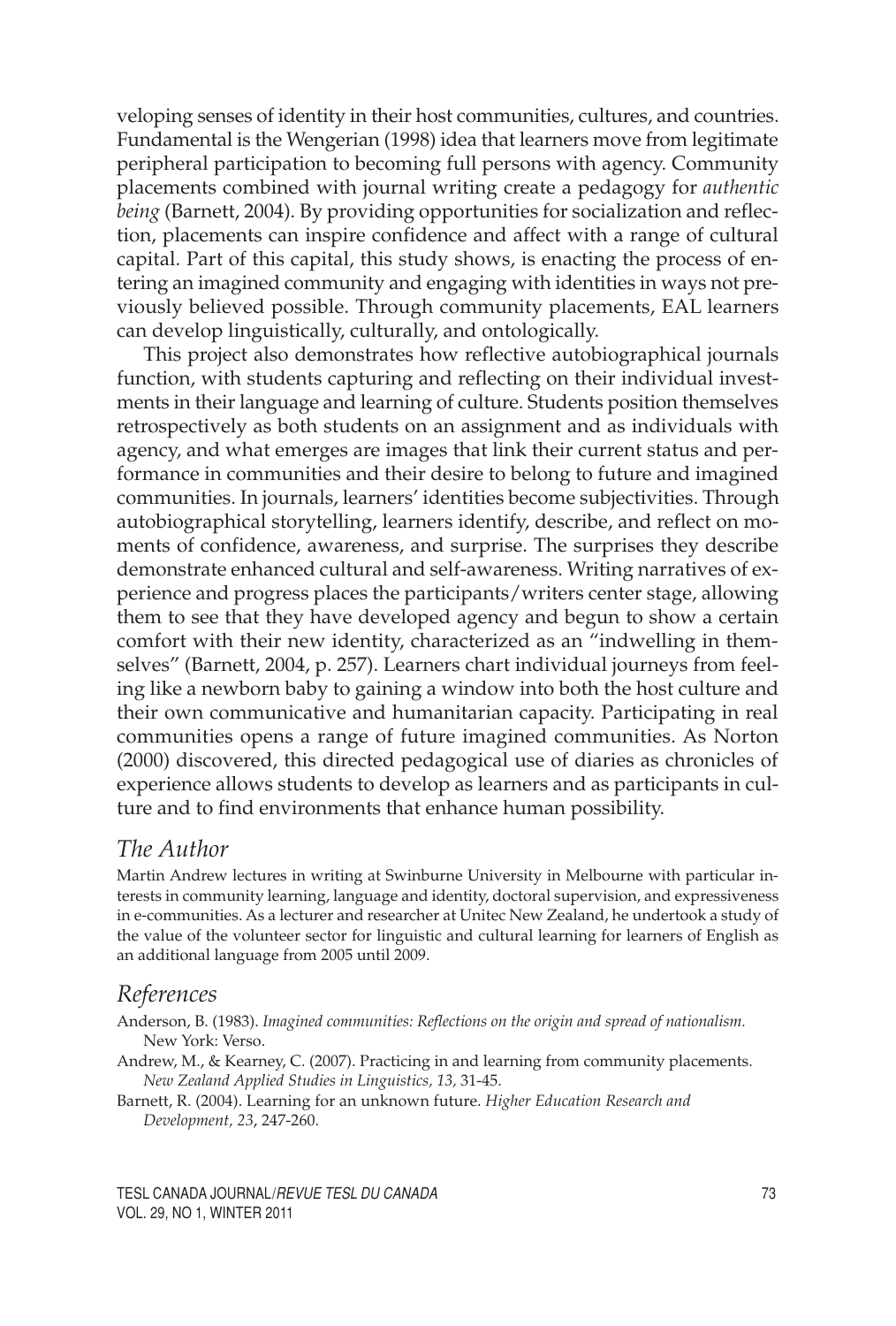Barton, D., Hamilton, M., & Ivanic, R. (2000). *Situated literacies.* London: Routledge.

- Benson, P. (2005). (Auto)biography and learner diversity. In P. Benson & D. Nunan (Eds.), *Learners' stories: Difference and diversity in language learning* (pp. 4-21). Cambridge, UK: Cambridge University Press.
- Blue, G. (1990). *Language learning within academic constraints*. (ERIC Document Reproduction No. ED390298)
- Boude, D., Keogh, R., & Walker, D. (1985). *Reflection: Turning experience into learning.* London: Kogan Page.
- Cooke, D. (2001). Lives on hold: ESL in a restructured society. *TESL Canada Journal, 18*, 65-77.

County of Wellington, Ontario. (2011). *Community placement.* Available: http://www.wellington.ca/social\_subsection.aspx?id=28

- Davies, B., & Harre, R. (1990). Positioning: The discursive production of selves. *Journal for the Theory of Social Behaviour, 20*, 43-63.
- Denzin, N., & Lincoln, Y. (Eds.). (2000). *Handbook of qualitative research* (2nd ed.). Thousand Oaks, CA: Sage.

Dlaska, A. (2000). Integrating culture and language learning in institution-wide language programmes. *Language, Culture and Curriculum, 13,* 247-263.

Dudley, L. (2007). Integrating volunteering into the adult immigrant second language experience. *Canadian Modern Language Review, 63*, 539-561.

- Duff, P. A. (2007). Second language socialization as sociocultural theory: Insights and issues. *Linguist, 40,* 309-319.
- Furnham, A., Bochner, S., & Lonner, W. (1986). *Culture shock: Psychological reactions to unfamiliar environments.* London: Methuen.
- Gee, J.P. (1992). *The social mind: Language, ideology, and social practice.* New York: Bergin & Garvey.
- Gee, J.P. (1996). *Social linguistics and literacies: Ideology in discourses* (2nd ed.). London: Taylor & Francis.
- Gee. J.P. (2004). *Situated language and learning: A critique of traditional schooling.* London: Routledge.

Grey, M. (2009). Ethnographers of difference in a critical EAP community-becoming. *Journal of English for Academic Purposes, 8*, 121-133.

Hartmann, S. (2010). *Study abroad at universities in New Zealand and Australia.* Available: http://www.transitionsabroad.com/listings/study/ articles/study-abroad-in-australianew-zealand-direct-enrollment.shtml

Haneda, M. (1997). Second language learning in a "community of practice": A case study of adult Japanese learners. *Canadian Modern Language Review, 54*, 11-27.

- Heikinheimo, P., & Shute, J. (1986). The adaptation of foreign students: Student views and institutional implications. *Journal of College Student Personnel, 27,* 399–406.
- Hitchcock, G., & Hughes, D. (1993). Models of social research. In G. Hitchcock & D. Hughes (Eds.), *Research and the teacher: A qualitative introduction to school-based research* (2nd ed., pp. 12-46). London: Routledge.
- Ivanic, R. (1998). *Writing and identity.* Amsterdam: John Benjamins.

Kanno, Y., & Norton, B. (2003). Imagined communities and educational possibilities: Introduction. *Journal of Language, Identity, and Education, 2,* 241-249.

- Kathpalia, S., & Heah, C. (2008). Reflective writing: Insights into what lies beneath. *RELC Journal, 3,* 300-317.
- Keesing, R.M. (1982). Theories of culture. In R.W. Casson (Ed.), *Language, culture and cognition: Anthropological perspectives* (pp. 42-66). New York: Macmillan.
- Kramsch, C. (1998). The privilege of the intercultural speaker. In M. Byram & M. Fleming (Eds.), *Language learning in intercultural perspective* (pp. 16-31). Cambridge, UK: Cambridge University Press.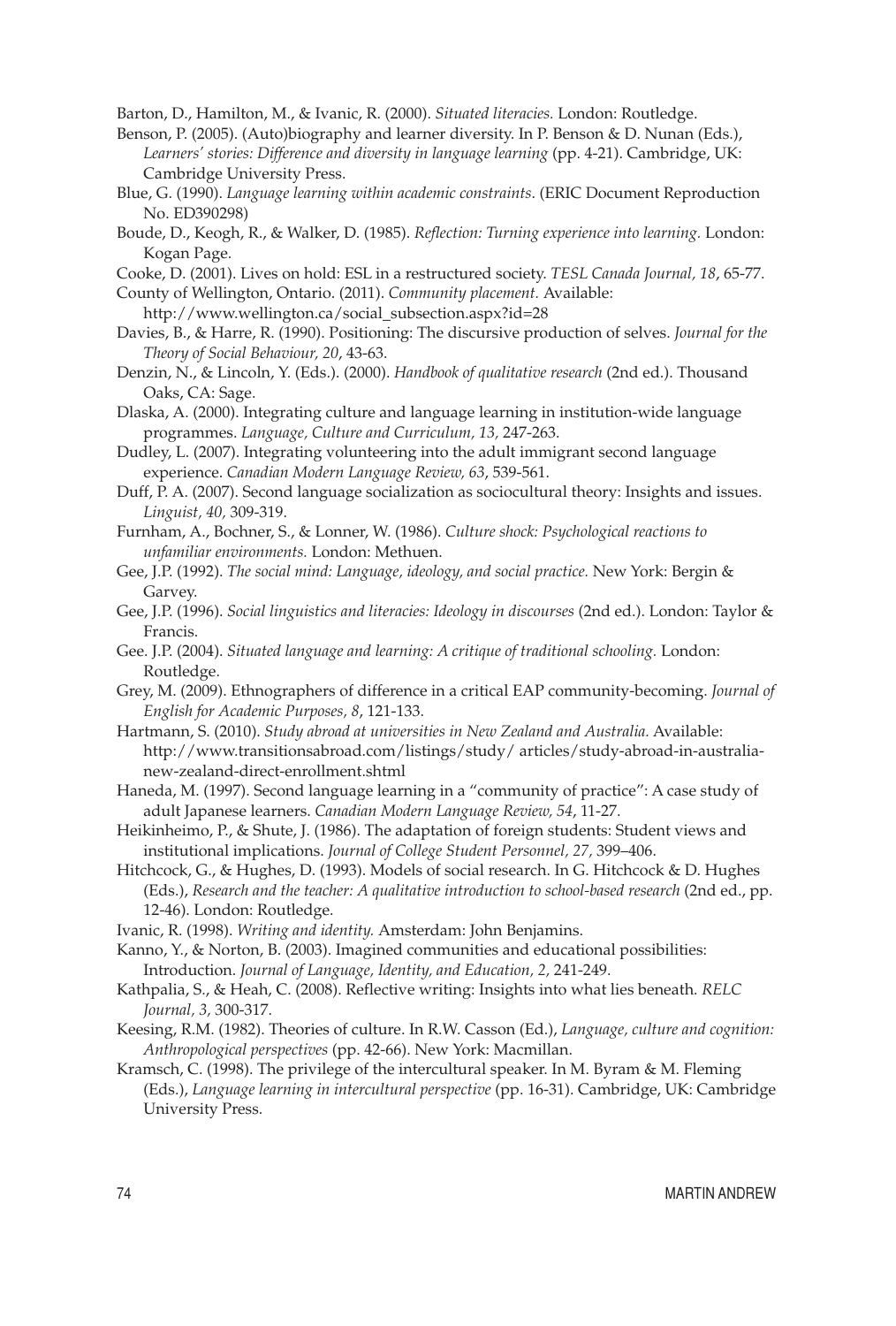Kristeva, J. (1986). A question of subjectivity: Interview with S. Sellers. *Women's Review, 12*, 19-22.

- Lave, J., & Wenger, E. (1991). *Situated learning: Legitimate peripheral participation.* Cambridge, UK: Cambridge University Press.
- Li, J. (2009). From classroom to imagined community: A study of three learners of Crazy English in China. *Prospect, 24*, 49-67.
- McKay, S.L., & Wong, S.C. (1996). Multiple discourses, multiple identities: Investment and agency in second language learning among Chinese adolescent immigrant students. *Harvard Educational Review, 66*, 577-609.
- Morita, N. (2004). Negotiating participation and identity in second language academic communities. *TESOL Quarterly, 38*, 573-603.
- Murphey, T., Chen, J., & Chen, L. (2005). Learners' constructions of identities and imagined communities. In P. Benson & D. Nunan (Eds.), *Learners' stories: Difference and diversity in language learning* (pp. 83-100). Cambridge, UK: Cambridge University Press.
- Myles, J., & Cheng, L. (2003). The social and cultural life of non-native English speaking international graduate students at a Canadian university. *Journal of English for Academic Purposes 2*, 247–263.
- Newton, J., Yates, E., Shearn, S., & Nowitzki, W. (2010). *An introduction to the concept of intercultural communicative language teaching and learning: A summary for teachers.* Wellington: New Zealand Ministry of Education.
- Norton, B. (2000). *Identity and language learning: Gender, ethnicity, and educational change*. London: Longman.
- Norton, B. (2001). Non-participation, imagined communities, and the language classroom. In M. Breen (Ed.), *Learner contributions to language learning: New directions in research* (pp. 159- 171). Harlow, UK: Pearson Education.
- Norton, B. (2010). Language and identity. In N. Hornberger & S. McKay (Eds.), *Sociolinguistics and language education* (pp. 349-369). Clevedon, UK: Multilingual Matters.
- Norton, B., & Toohey, K. (2001). Changing perspectives on good language learners. *TESOL Quarterly, 35*, 307-322.
- Pavlenko, A. (2001). "In the world of the tradition, I was unimagined." Negotiation of identities in cross-cultural autobiographies. *International Journal of Bilingualism, 5*, 317-344.
- Pavlenko, A. (2002). Poststructuralist approaches to the study of social factors in L2. In V. Cook (Ed.), *Portraits of the L2 user* (pp. 277-302). Clevedon, UK: Multilingual Matters.
- Pavlenko, A., & Blackledge, A. (2005). Introduction: New theoretical approaches to the study of negotiation of identities in multilingual contexts. In A. Pavlenko & A. Blackledge (Eds.), *Negotiation of identities in multilingual contexts (*pp. 1-33). Clevedon, UK: Multilingual Matters.
- Pavlenko, A., & Lantolf, J. (2000). Second language learning as participation and the (re)construction of selves. In J.P. Lantolf (Ed.), *Sociocultural theory and second language learning* (pp. 157-180). Oxford, UK: Oxford University Press.
- Peterson, E., & Coltrane, B. (2003). *Culture in second language teaching.* ERIC Document Reproduction No. ED OFL0309.
- Pittaway, D.A. (2004). Investment and second language acquisition. *Critical Inquiry in Language Studies, 1*, 203-218.
- Sandelowski, M. (1995). Qualitative analysis: What it is and how to begin. *Research in Nursing and Health, 18*, 371-375.
- Sercu, L. (2002). Autonomous learning and the acquisition of intercultural communicative competence: Some implications for course development. *Language, Culture and Curriculum, 15*, 61-74.
- Swain, M., Kinnear, L., & Steinman, L. (2010). *Sociocultural theory in second language education: An introduction through narrative.* Clevedon, UK: Multilingual Matters.

TESL CANADA JOURNAL/*REVUE TESL DU CANADA* 75 VOL. 29, NO 1, WINTER 2011